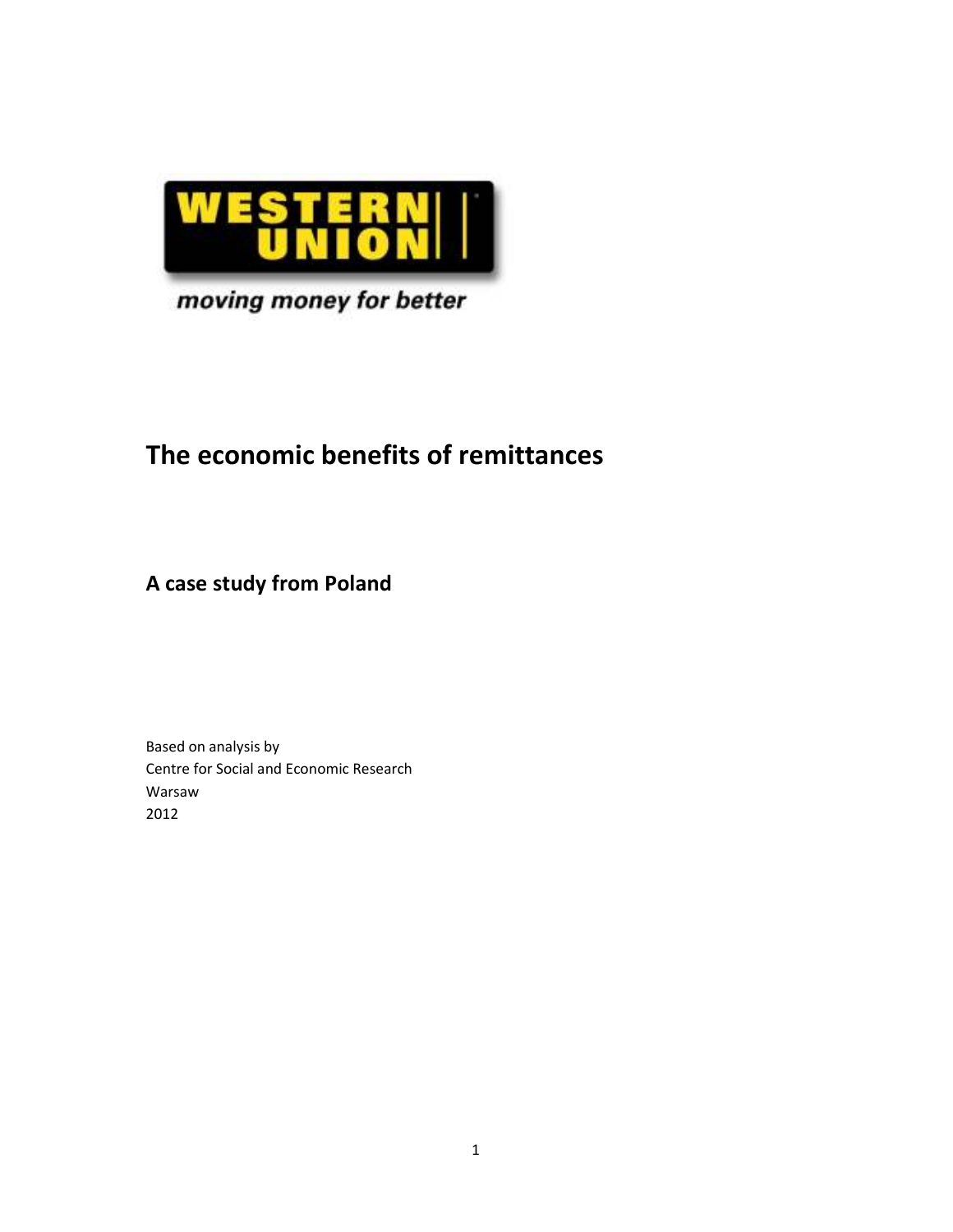# **The economic benefits of remittances - A case study from Poland**

Remittances are flows of money between individuals living in different countries, most typically a foreign worker sending money back to his or her home country. In the last few years remittances have risen significantly throughout the world as a result of increased migration flows, as well as reduced sending costs. Remittance flows to developing countries now account for a large portion of external capital inflows—well ahead of official development assistance. In many smaller economies, large-scale remittance flows account for more than a quarter of GDP.

*Macroeconomic Effects of Remittances in Poland.* Remittances have risen significantly in Poland over the last twenty years, and now amount to a noticeable share of the balance of payments and the economy. At over US\$8 billion in 2011, they placed Poland as the 17th largest recipient of remittances. Remittances grew from 0.5 to 1.5 percent of GDP in the period 1995-2011, with a peak of 2.5 percent of GDP in 2006-2007. The value and share of remittances in GDP increased considerably after the Polish accession to the EU and the opportunity for the Poles in most European labour markets. Remittances were also larger than EU transfers until 2008.

In this study we show, through the use of a macro-econometric model, that as a result of the remittances inflow and its effect on consumption and incomes, the GDP of Poland in 2011 was at least PLN 22 billion (US\$7b) higher than it would have been in the absence of the transfers. Other intangibles, such as the contribution to financial sector deepening, are more difficult to quantify, but are clearly positive.

*Effects of Remittances on Household Budgets in Poland.* How important are remittances in the budgets of Polish families? Which families are the primary beneficiaries? Does the inflow of income from abroad reduce poverty and inequality, and to what extent? To address these questions, this study used data from the 2008 Household Budget Survey, which identifies all sources of foreign income to Polish individuals. The main results can be summarized as follows:

- Remittances involve a relatively small number of households in Poland, (2.5 per cent or about 330,000 households, amounting to over 1.2 million people). But because remittances are concentrated within a small number of households, they actually represent a sizeable portion of the incomes of their members (on average, 62 per cent of income for households receiving remittances).
- Recipients of remittances hail mostly from small towns and rural areas rather than large cities; they tend to live in areas located in the parts of the country which have experienced a large outflow of migration. In addition, they are often from large households (especially young families with children), and their educational levels reach basic vocational education or higher (rather than primary education).
- Because of their concentration and importance among recipients, remittances have a powerful effect with regard to the overall poverty rate, as they reduce it by nearly two percentage points. They also result in a slight decrease in income disparities.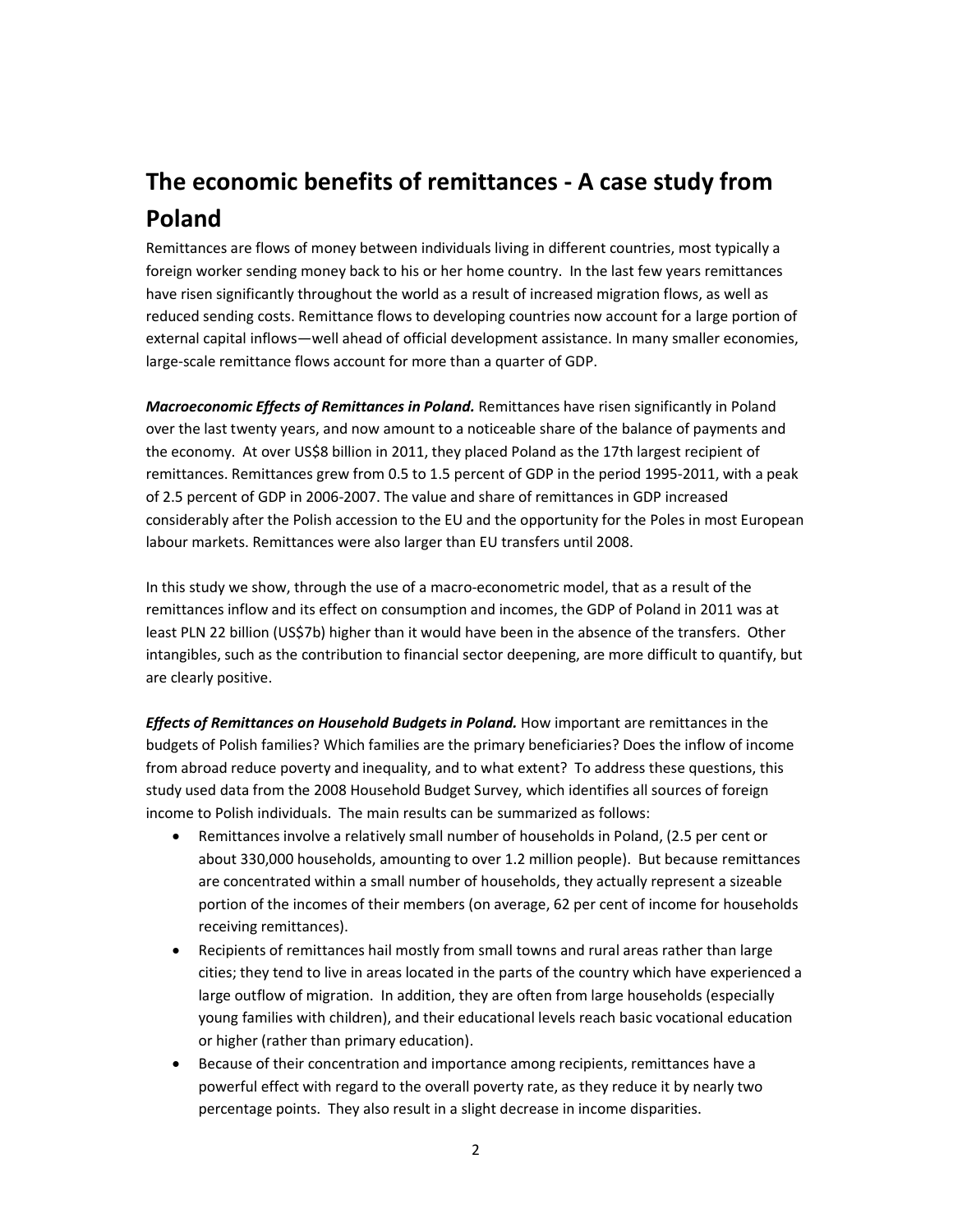*In conclusion,* in this study we show that remittances have increased GDP growth for Poland and, most importantly, have contributed to increased welfare for some of the least well-to-do segments of the Polish population. A lesson of the study is that, while in the short-run the current economic slow-down in Europe may result in reduced opportunities for Polish workers interested in employment abroad, it would be nevertheless important to keep the facilitation of remittances (costs, financial instruments, financial literacy) on the policy agenda in order to extend their contribution to the national economy in the years to come.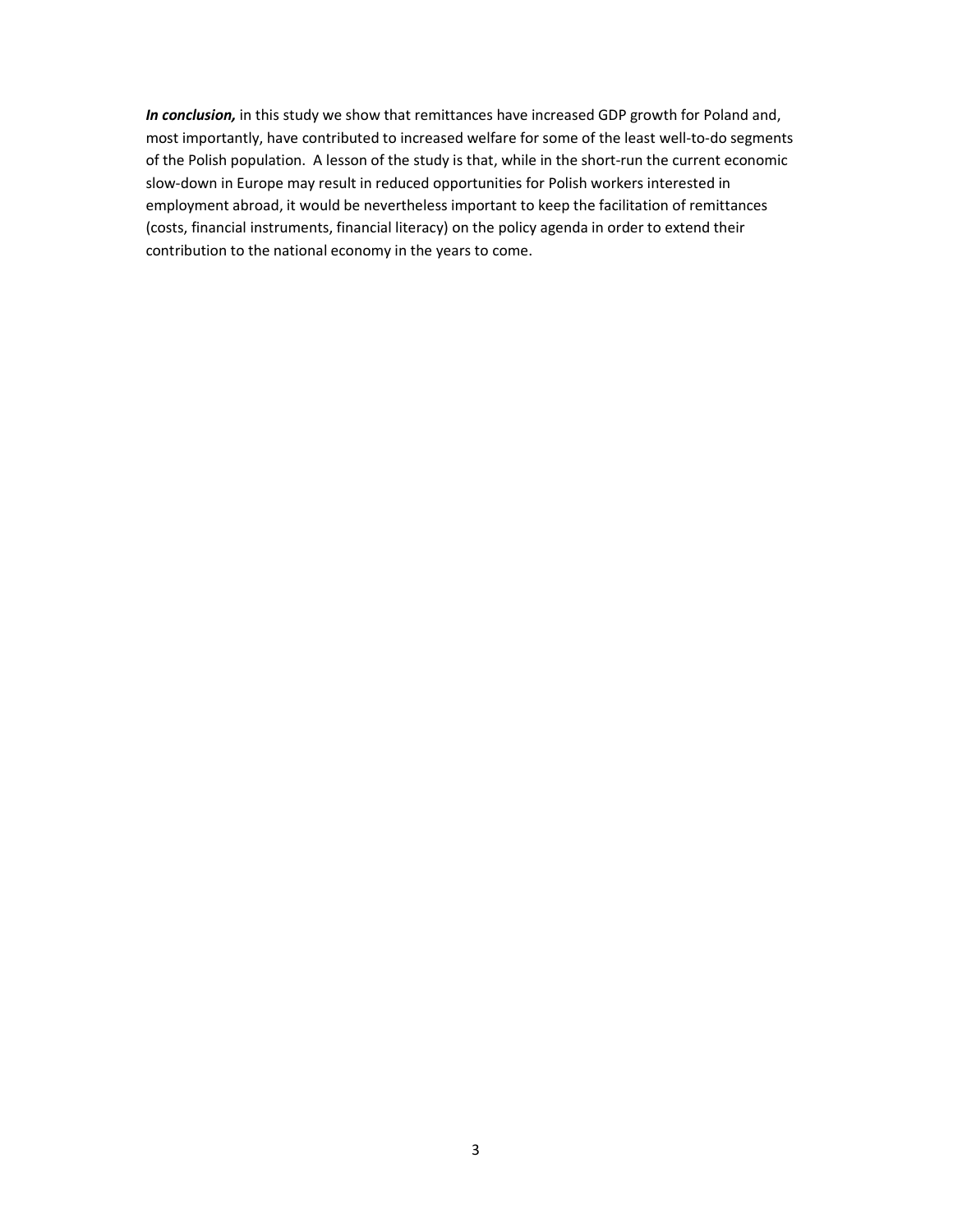## **Remittances: a vital economic function**

In countries such as Poland, where labour migration has become a major feature of socio-economic life, international remittances have assumed a new significance.

Made up of low-value, person-to-person payments, the aggregate value of these international remittances has escalated in recent years. On a global basis, it exceeds the value of official development assistance (and has done so for more than 15 years). And, for many emerging countries, it also exceeds the value of foreign direct investment, private debt flows and portfolio equity flows.

Given this scale, international remittances perform a valuable and often overlooked economic function for a migrant's home country:

- At the **macroeconomic level**, they contribute to GDP growth and consumption
- At the **household level**, they alleviate poverty and supplement incomes

Within this paper, we seek to quantify the actual impact. Our focus is Poland. But our broader conclusions should hold true for any country with a similar scale of labour migration.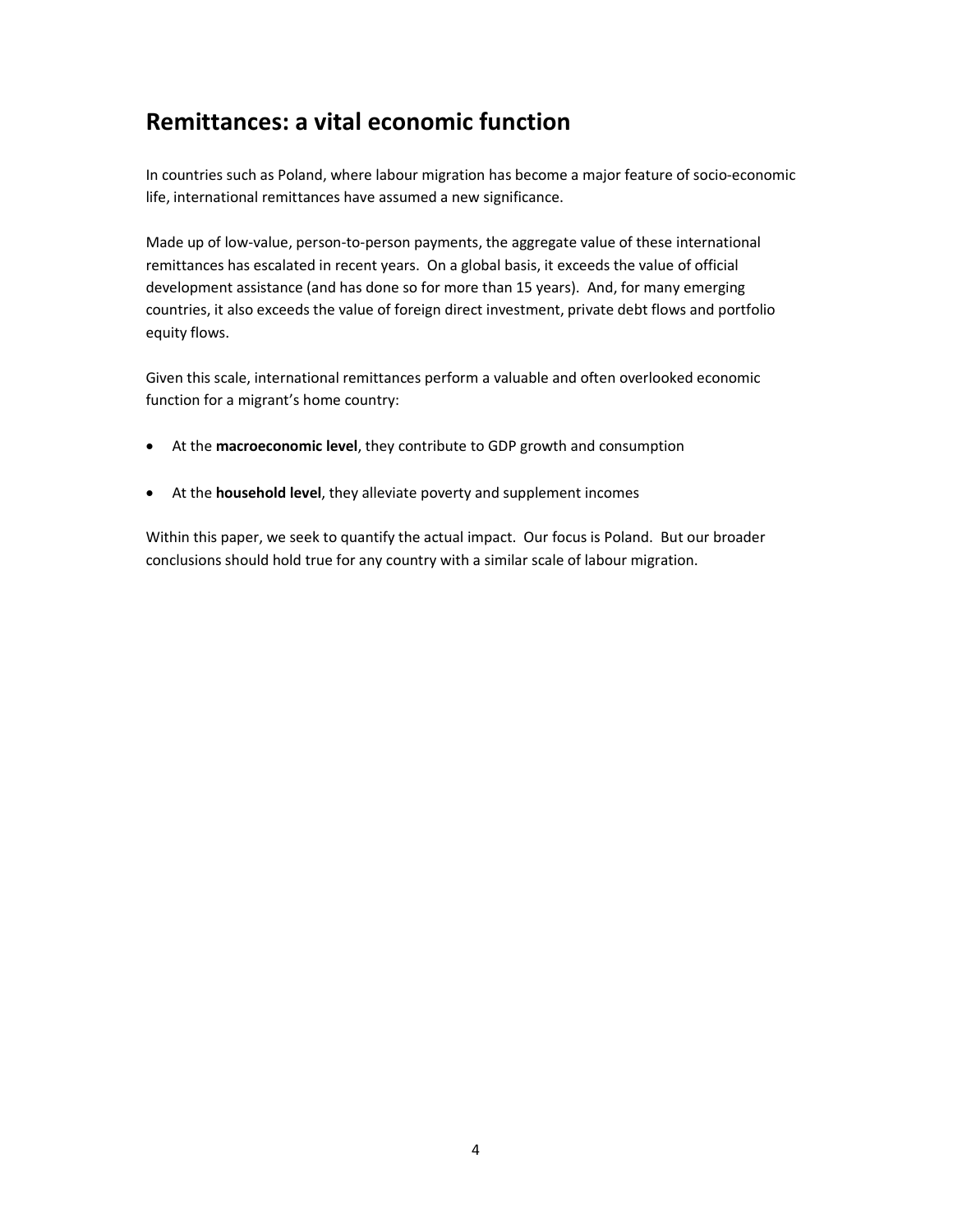### **Remittances – our definition**

l

The term 'remittance' is used widely but somewhat imprecisely.

Within this document, we have adopted a **narrow definition** of the term, as set out by the United Nations Statistics Division.

*The unit under consideration is the migrant (including also short-term migrant), independent of their status (e.g. employed or not, legal or illegal, etc.). The aim is to capture the net receivable of transactions, without quid pro quo, between the migrant and the related household in the home country, independently from the source of income (be it wages and salaries, social benefits or any other current transfer) and the use this money is put to in the home country (e.g. alimony, inheritance, lottery, etc.)*<sup>1</sup>

By using this narrow definition, we are better able to focus on the **economic impact** of migration **on the migrant's home economy**.

<sup>&</sup>lt;sup>1</sup> As explained in the 2005 *Issue Paper: Definition of Remittances and Relevant Bpm5 Flows, Alessandra Alfieri, Ivo Havinga and Vetle* Hvidsten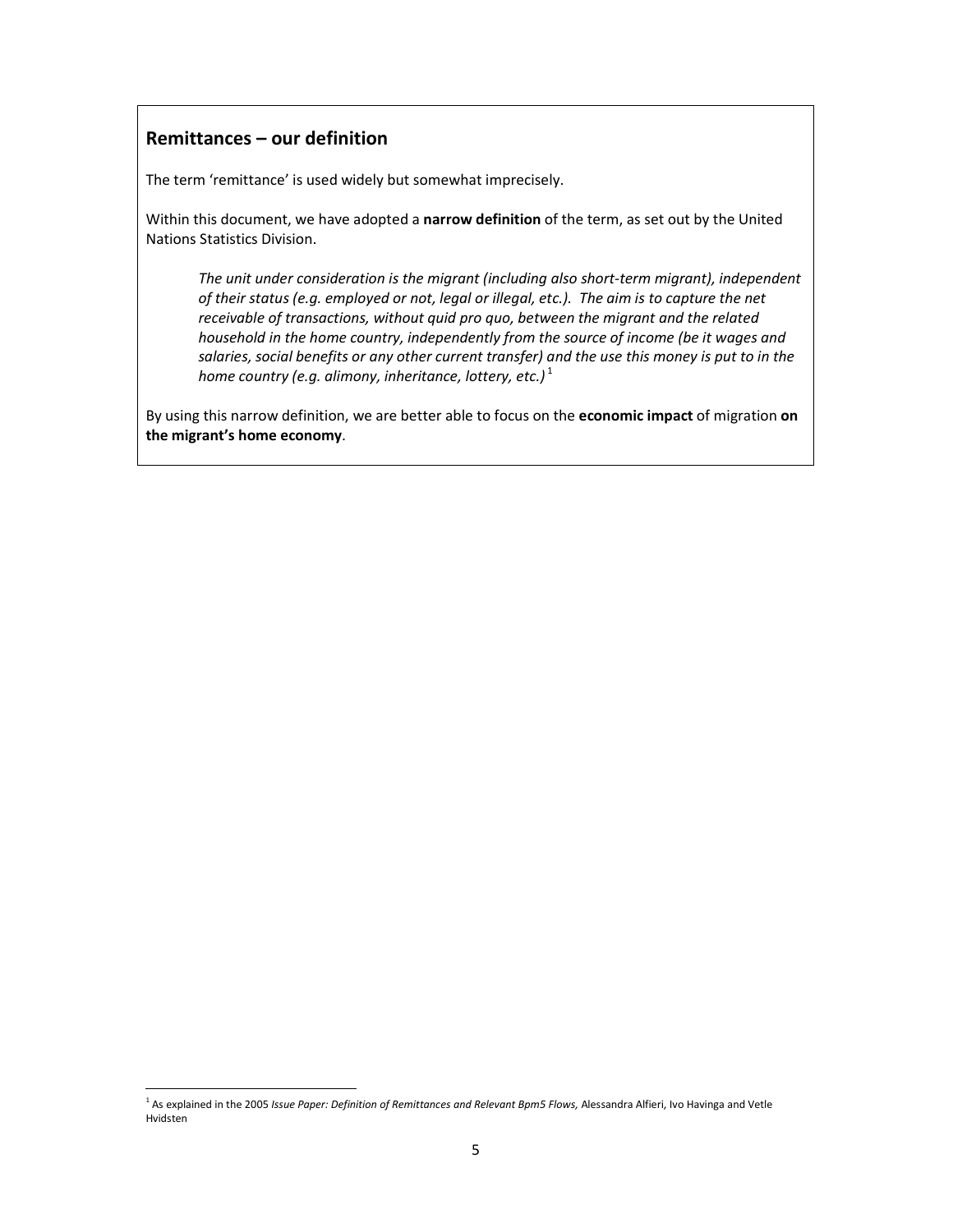## **Remittances and the global economy**

The value of international remittances has increased significantly in recent years.

They now account for a substantial proportion of resource flows towards most developing economies – so much so that they are generally regarded as the 'third pillar' of development (alongside foreign direct investment and overseas development assistance).

Even during the current global economic climate, the value of remittances continues to grow. Indeed, the World Bank reports that, in 2011, total remittances to developing countries amounted to some US\$372 billion – representing an annual increase of 12 per cent (Fig. 1).



Figure 1: Remittances and other resource flows to developing countries, 1990-2014

Remittances (which, it should be stressed, are made up entirely of person-to-person payment flows) surpassed total Overseas Development Assistance as far back as 1997, and are now greater than private debt and portfolio equity flows to developing countries.

The substantial growth in remittances can be attributed to a variety of factors – including the acceleration of labour migration within several specific migration "corridors", and the progressive improvement in real wages paid to migrants in many parts of the world.

Remittances are, of course, voluntary money transfers paid between private individuals. As such the funds can then be used solely according to the wishes of the individuals involved.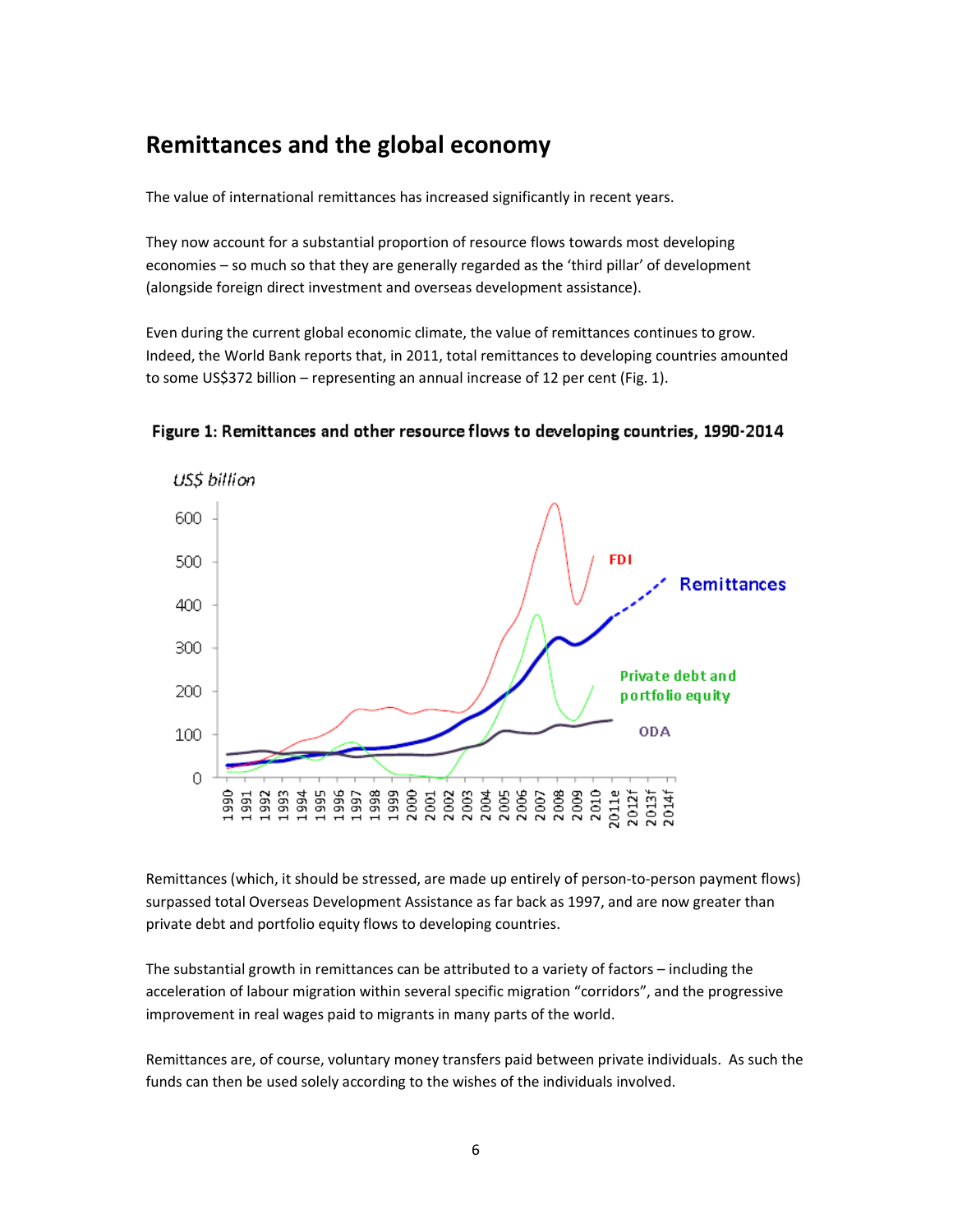Several studies involving a number of different countries have investigated the use of remittances by their recipients. The general consensus is that, by augmenting households incomes (often in disadvantaged situations), remittances can:

- Contribute to poverty reduction
- Represent an investment in human capital (such as education and health care)
- Foster the establishment of micro businesses (albeit in more limited circumstances)

Investment in residential housing by migrants is one of the most widely-documented uses of remittances (and also in personal savings by migrants returning to their home country).

Until the crisis of 2008-2009, it had been thought that remittances were less prone to cyclical fluctuations than other flows of resources towards developing countries. This opinion was backed up by evidence that migrants from a shrinking economy may actually increase their remittances out of solidarity with family recipients – thereby helping their home country to cushion the true impact of the recession.

However, the unprecedented nature of the latest financial crisis did result in an unusual and temporary dip in overall remittance values during 2009. This was because the crisis simultaneously struck many sending and receiving countries. It also had a disproportionate impact on sectors such as construction and travel (which, of course, are traditional occupations for many migrants).

At the time, these dips in remittances are thought to have worsened the magnitude of the recession in certain countries. However, as indicated in Fig. 1, growth in global remittance values returned quickly – and flows are forecast to continue increasing for the foreseeable future.

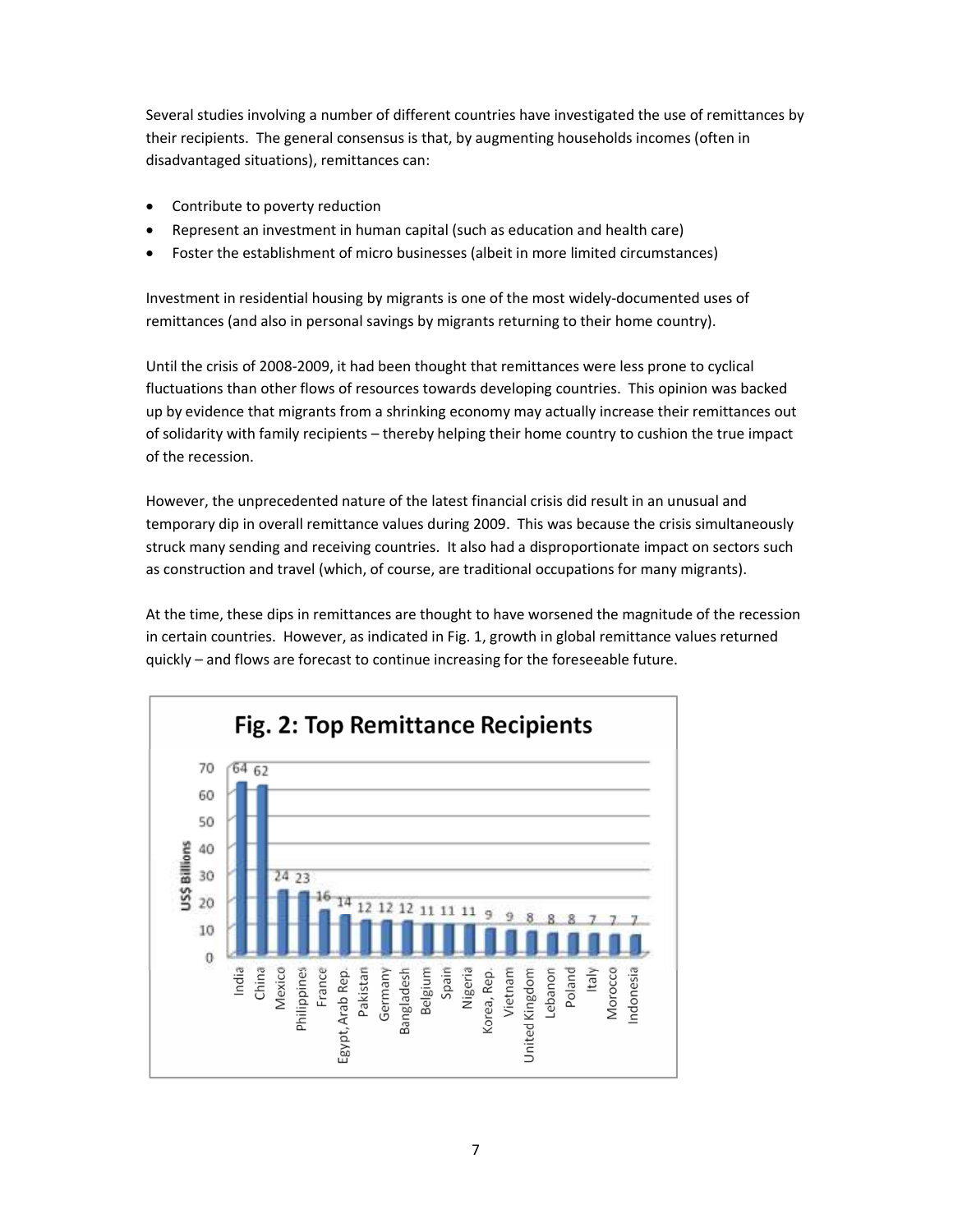Looking at the absolute scale of inward remittance flows (see Fig. 2), China and India emerge as the clear world leaders. Poland is also among the top 20 countries, just ahead of Italy.



When one looks at these flows as a percentage of GDP (Fig. 3), the picture is very different. Under this measure, the top 20 countries can all be regarded as low-income developing countries, many of which can be thought of as "migration dependent".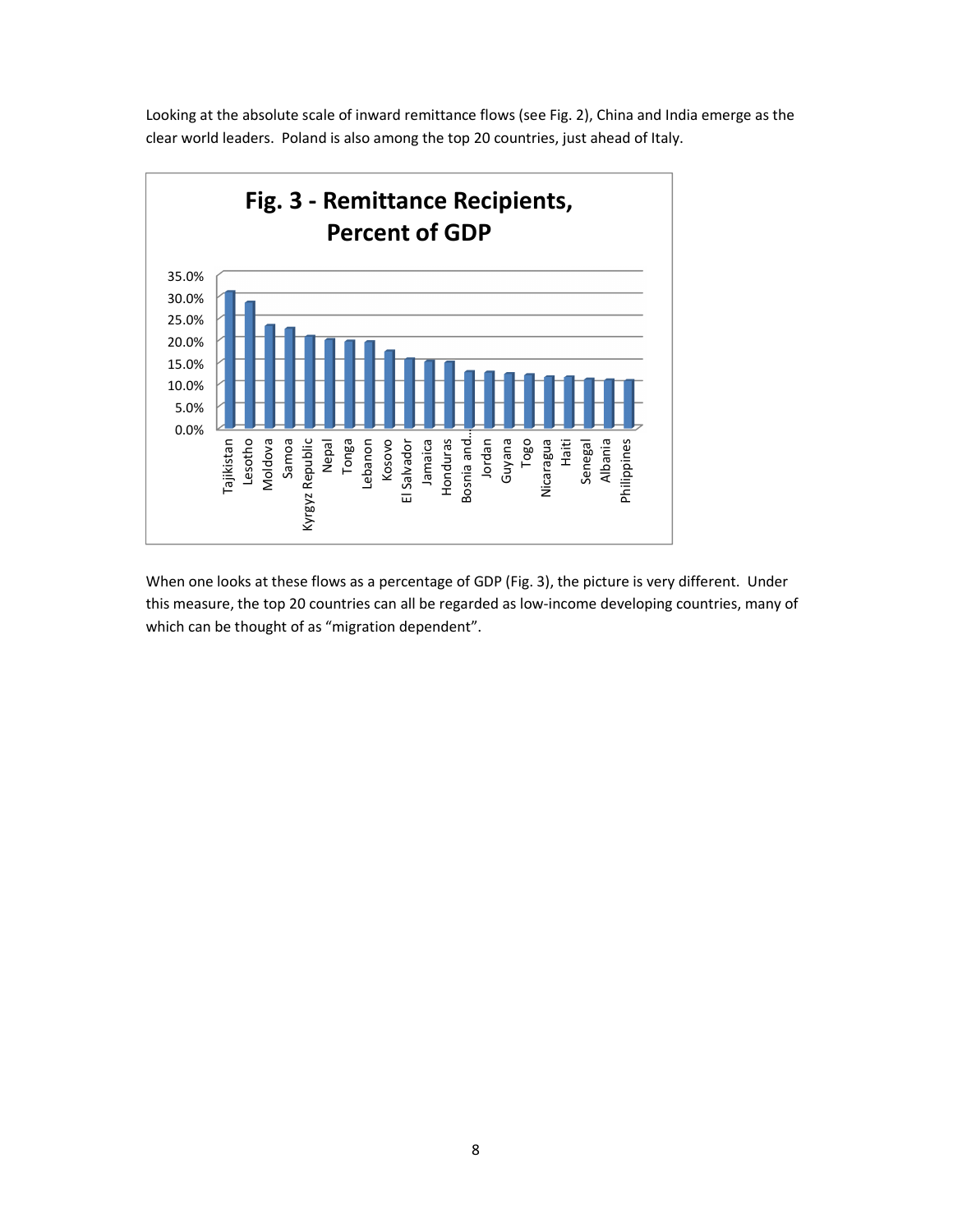## **Remittances in Poland – the macroeconomic perspective**

Over recent years, labour migration has become an important factor of Poland's socio-economic life, but understanding the true impact of the resulting remittances is a complex undertaking. Within this section of the paper, we consider the role they play in Poland's economy and, more particularly, the size and nature of consumer spending and the contribution towards economic growth.

## **Types of transfers and data sources**

Data on remittances to Poland have only been compiled and reported by Poland's Central Bank (the National Bank of Poland, NBP) since 2001. This data comprises two distinct categories of income which is accrued abroad by migrant workers and is reported as two separate current account items under Poland's Balance of Payments:

#### • **Current incomes**

For migrant workers who have been employed overseas for less than one year – their total compensation is reported as current incomes.

#### • **Current transfers**

For migrant workers who have been employed overseas for more than one year – the transfers (or remittances) they make to Poland (representing a portion of their compensation) are considered as private value transfers and are reported as current transfers.

This category includes the incomes of individuals whose major economic interests remain focused in their country of employment.

The Central Bank bases its reports on the payment flows that are officially documented by the banking system together with its own estimates. In making its estimates (for example, on the number of Poles working overseas, their respective employment periods, income levels and propensity to send monies back home) the Central Bank takes the following factors into account:

- Emigration data reported by the Central Statistical Office (GUS)
- The so called BAEL<sup>2</sup> survey results on projected emigration flows
- Official (social insurance) data from those countries where Polish migrant workers are employed
- The findings from a one-off survey, conducted by the Central Bank in 2007, on the population of Poles working in Great Britain and Ireland
- Reports by the Ministry of Labour and Social Policy (MPiPS) on the availability of jobs offered to Polish workers in Germany
- The official EUROSTAT figures

 $\overline{a}$ 

<sup>2</sup> BAEL – quarterly survey on the Population's Economic Activity Levels *(Kwartalne Badanie Aktywności Ekonomicznej Ludności)*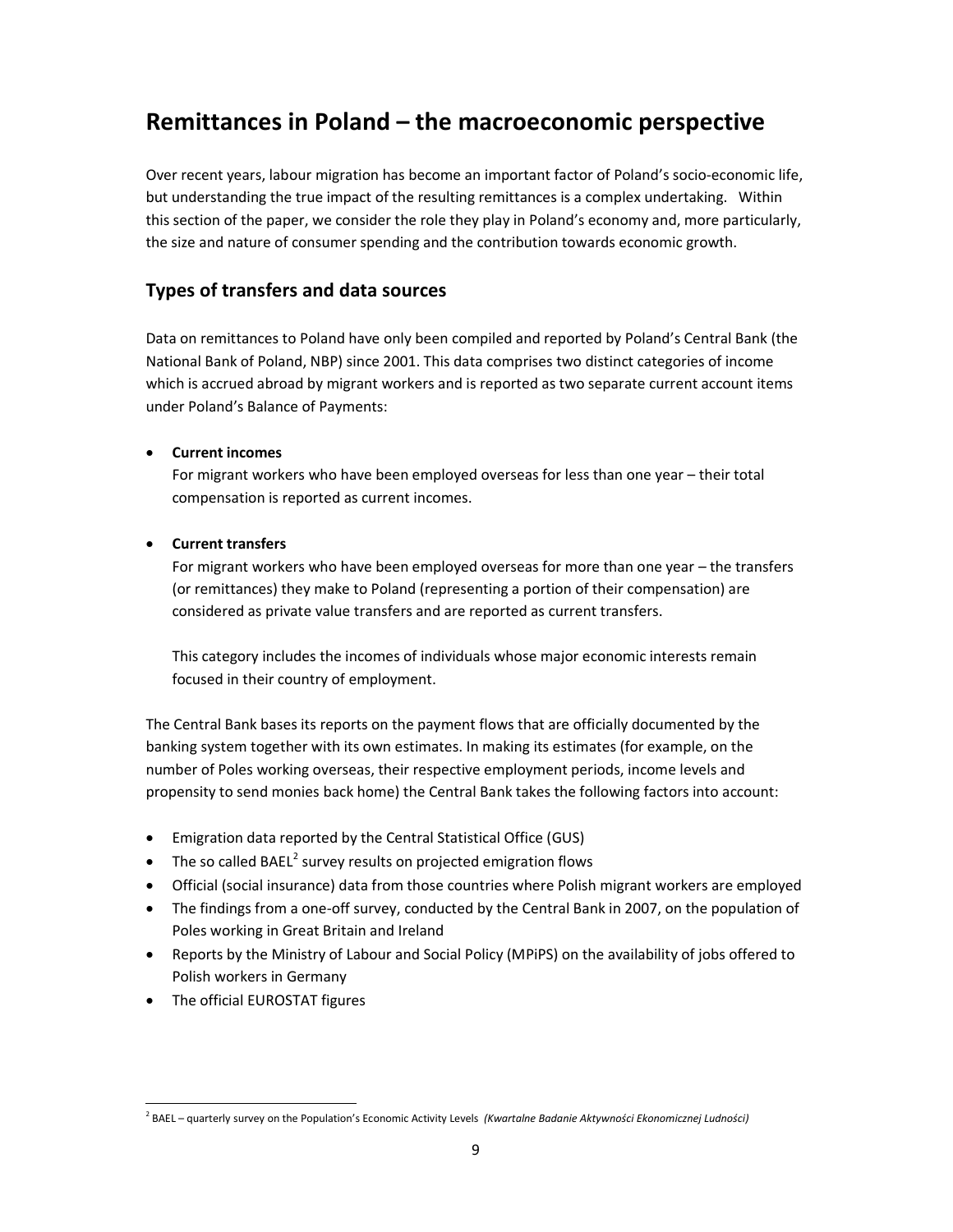Separate estimates are made for Great Britain, Ireland and Germany (as the most important migration destinations for Poles), whereas all other countries are considered together under a single category.

All of the remittances made by the longer-term migrants are reported as actual amounts sent to Poland (that is, after taxes and the living expenses they incur overseas). By contrast, the entire gross compensation received by the shorter-term migrants is reported.

All income taxes collected by foreign governments are shown as expenditures, but not separated from other items, thus making it impossible to assess their magnitude. Remittances are also subject to other statistical anomalies. For example, compensation received by short-term or seasonal crossborder workers tends to be measured in full, even though some of these monies will be spent overseas to cover their living costs. In the balance of payments such expenditures are presented as expenses related to foreign trips. But, unlike taxes, they are impossible to separate from other foreign trip costs. As a consequence, inward foreign transfers to Poland may be slightly overreported.

As of 2004, the Central Bank has reported income taxes on compensation paid to short-term workers. It has also reported their spending overseas. This reporting provides a basis for extrapolation to such values in previous years (that is, from 1995- 2003).

Estimates for foreign money transfers to various recipient countries are also reported by the World Bank<sup>3</sup>. For Poland, these World Bank estimates (shown as contributions to GDP) were reported for the period of 1994-2010. In fact, the values reported for concurrent periods by both the World Bank and the Central Bank of Poland (that is, from 2000- 2010) are relatively convergent. In order to extend the series presented by the Central Bank right back to 1994, we have therefore made use of the World Bank data. We have also reported transfers as a percentage of GDP drawing on GDP reports developed by Poland's Statistical Office (GUS).

## **Quantifying the value of remittances**

l

As of 1995, the value of overseas money transfers to Poland stood at some PLN 1.7 billion. By 2007, the figure had risen strongly and steadily to exceed PLN 28.8 billion. Then, by 2011, it had dropped back down to around PLN 22.5 billion.

Taking a historical perspective, the changes can probably be ascribed to two main events:

• Poland's accession to the European Union (EU) in 2004 coincided with a near-doubling of the value of remittances in a single year (from less than PLN 9 billion in 2003 to almost PLN 17 billion in 2004), followed by continued increases.

<sup>3</sup> http://search.worldbank.org/quickview?name=Workers%27+%3Cem%3Eremittances%3C%2Fem%3E+and+compensation+of+employees %2C+received+%28%25+of+GDP%29&id=BX.TRF.PWKR.DT.GD.ZS&type=Indicators&cube\_no=2&qterm=remittances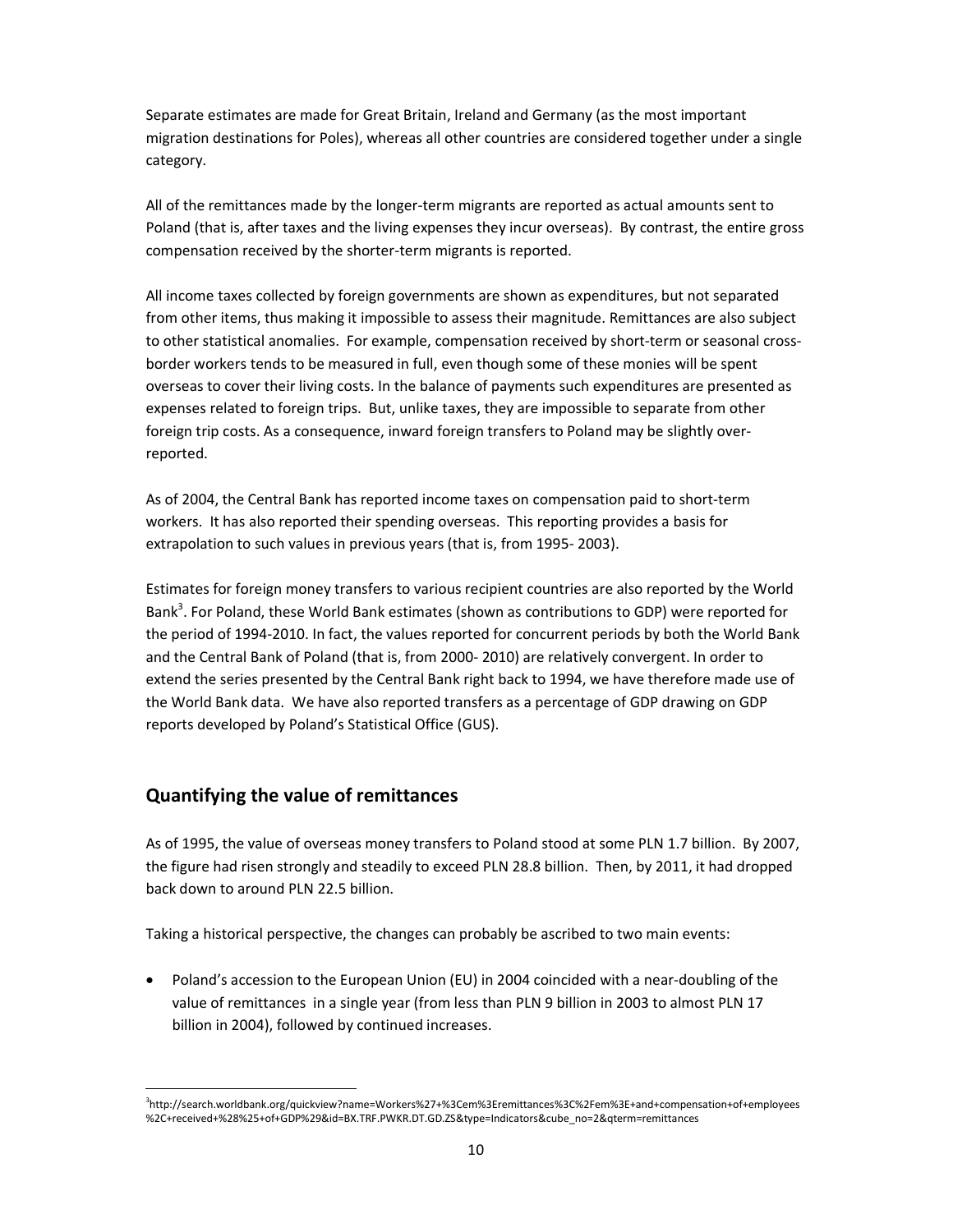• The global economic crisis of 2008/2009 resulted—in Poland as well as in the rest of the World in a sharp decrease in remittance flows (from the peak of almost PLN 29 billion in 2007 to less than PLN 25 billion in 2008), followed by a more gradual downward trend. One can safely surmise that a deterioration in working conditions across the EU member states was the main determinant of the reduction in the income generation capacity of Poles overseas.

Measured as a proportion of GDP, transfers stood at just 0.5 per cent in 1995. They then grew fivefold to reach a peak of 2.5 per cent of GDP in 2006. The subsequent shrinking of remittances, at a time of rapid GDP growth within Poland, then saw the figure fall right back to 1.5 per cent in 2011.

|      | <b>Balance of Payments</b> |                        |            |                       |                              |  |  |  |
|------|----------------------------|------------------------|------------|-----------------------|------------------------------|--|--|--|
|      |                            | <b>Total transfers</b> |            |                       |                              |  |  |  |
|      |                            |                        |            |                       |                              |  |  |  |
|      |                            |                        |            | Remittances of        | Compensations of short       |  |  |  |
|      |                            |                        |            | compensations by long | term workers                 |  |  |  |
|      |                            |                        |            | term workers          | Total (pre tax) gross values |  |  |  |
|      |                            |                        |            | Real/(actual) flows   |                              |  |  |  |
|      | <b>PLN</b>                 | <b>GDP</b>             | disposable | PLN million           | PLN million                  |  |  |  |
|      | million                    | %                      | income     |                       |                              |  |  |  |
|      |                            |                        | %          |                       |                              |  |  |  |
| 1995 | 1686                       | 0,5                    | 0,7        | 647                   | 1039                         |  |  |  |
| 1996 | 2 1 1 2                    | 0,5                    | 0,7        | 811                   | 1301                         |  |  |  |
| 1997 | 2577                       | 0,5                    | 0,7        | 989                   | 1588                         |  |  |  |
| 1998 | 3 6 0 5                    | 0,6                    | 0,8        | 1 3 8 4               | 2 2 2 2                      |  |  |  |
| 1999 | 3 3 2 8                    | 0,5                    | 0,7        | 1 2 7 8               | 2051                         |  |  |  |
| 2000 | 6529                       | 0,9                    | 1,2        | 2 5 0 6               | 4023                         |  |  |  |
| 2001 | 6408                       | 0,8                    | 1,1        | 2 4 3 6               | 3972                         |  |  |  |
| 2002 | 7015                       | 0,9                    | 1,2        | 2 5 6 5               | 4450                         |  |  |  |
| 2003 | 8881                       | 1,1                    | 1,5        | 2882                  | 5999                         |  |  |  |
| 2004 | 17 184                     | 1,9                    | 2,7        | 4074                  | 13 1 10                      |  |  |  |
| 2005 | 21 0 37                    | 2,1                    | 3,2        | 5911                  | 15 1 26                      |  |  |  |
| 2006 | 26 269                     | 2,5                    | 3,8        | 9 1 4 0               | 17 129                       |  |  |  |
| 2007 | 28 8 21                    | 2,4                    | 3,9        | 11 696                | 17 125                       |  |  |  |
| 2008 | 24 752                     | 1,9                    | 3,1        | 11 213                | 13 5 39                      |  |  |  |
| 2009 | 25 051                     | 1,9                    | 2,9        | 11 393                | 13 658                       |  |  |  |
| 2010 | 22 906                     | 1,6                    | 2,5        | 10887                 | 12 0 19                      |  |  |  |
| 2011 | 22 517                     | 1,5                    | 2,4        | 10 889                | 11 6 28                      |  |  |  |

**Figure 4. Foreign money transfers to Poland as reported in the Balance of Payments (1995-2011)** 

*Sources:* 

*1) Total transfers, remittances of compensations of workers between 2000 and 2011- The Central Bank's (NBP)Balance of Payments for 2000-2011;* 

*2) Total transfers as a percentage of GDP and disposable income in 2000 to 2011 – proprietary computations based on reports by the Central Statistical Office (GUS) (national accounts);* 

*3) Total transfers as a percentage of GDP between 1995 and 1999 – reported by the World Bank;* 

*4) Total transfers between 1995 and 1999 – proprietary computations based on GDP reports by the World Bank and GUS;* 

*5) Remittances of workers' compensation between 1995-1999 – proprietary extrapolations inferred from values reported for 2000 to 2011.* 

It is helpful to harmonise the two categories of pay that are received by workers overseas and then transferred to Poland. To do so, we made use of the Central Bank's detailed estimates of the income tax paid by short-term workers on the wages they received and the expenses they incurred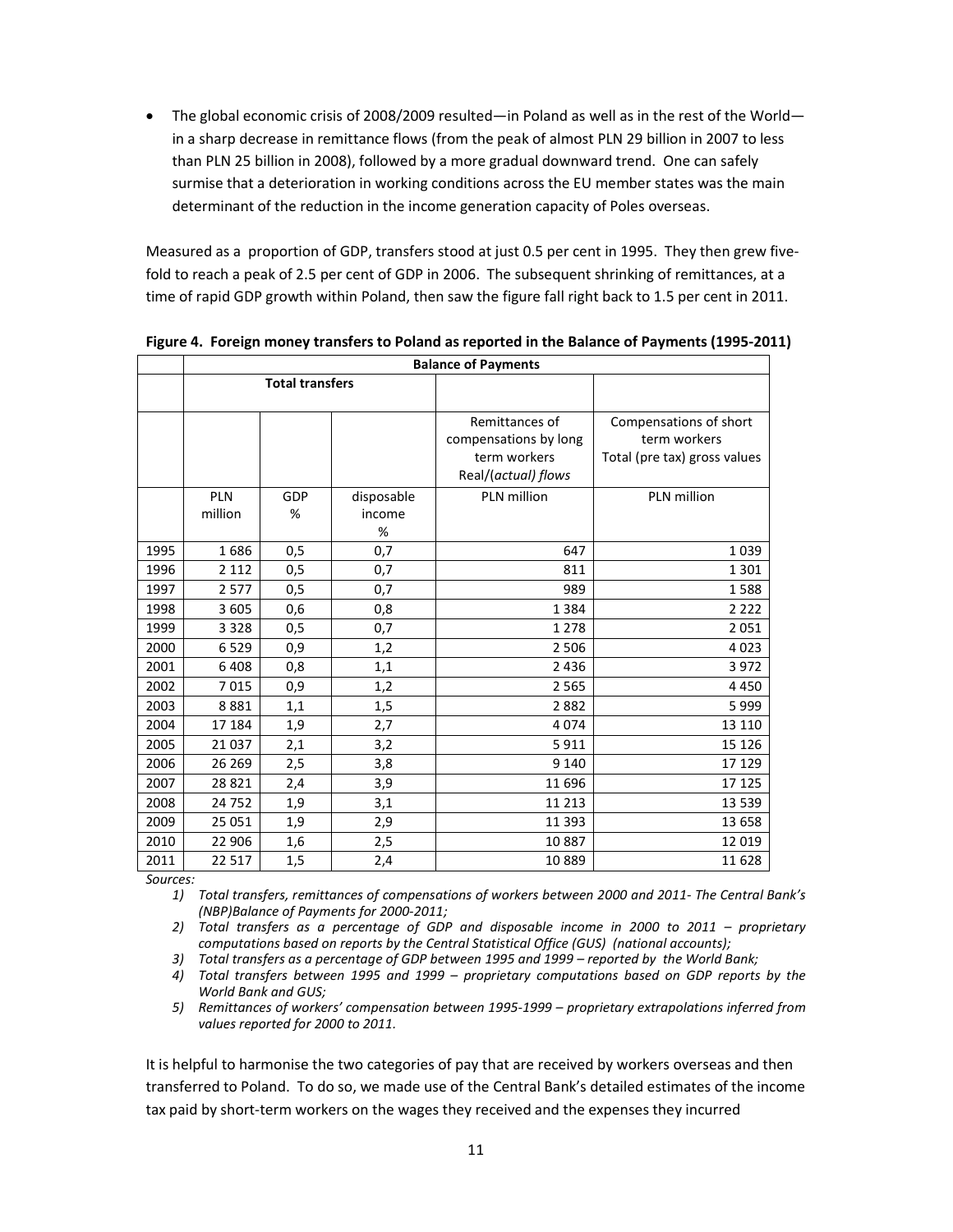overseas. Given that the share of taxes and expenses remained relatively stable from 2004- 2011, we assumed that similar proportions would be correct for 1995- 2003. The short-term workers' earnings (as reported in the Balance of Payments) were then reduced by the estimated tax and expenditure amounts, thus revealing the real/actual values of transfers.

Having applied this methodology, the resulting total of the real/actual inflows turned out to be as much as a third lower than the values reported in the Balance of Payments. In 1995, the figure stood at PLN 1.2 billion (representing 0.3 per cent of GDP), reaching a height of PLN 20.1 billion in 2007 (1.7 per cent of GDP), before falling down to PLN 17.0 billion in 2011 (1.1 % of GDP).

During the boom years, it is estimated that these real inflows accounted for some 2.7 per cent of disposable household incomes, subsequently falling to around 1.8 per cent in 2011.

|      | <b>ESTIMATED REAL/ACTUAL VALUES TRANSFERRED</b> |          |                                                                                   |                                                                   |                                                                       |                                                                              |                                                                 |             |  |
|------|-------------------------------------------------|----------|-----------------------------------------------------------------------------------|-------------------------------------------------------------------|-----------------------------------------------------------------------|------------------------------------------------------------------------------|-----------------------------------------------------------------|-------------|--|
|      | <b>Total transfers</b>                          |          |                                                                                   |                                                                   |                                                                       |                                                                              |                                                                 |             |  |
|      |                                                 |          | Remittances of<br>compensation<br>by long term<br>workers<br>real/actual<br>flows | Compensations<br>of short term<br>workers<br>real/actual<br>flows | Compensations<br>of short term<br>workers<br>pre tax/ gross<br>values | Income tax<br>on<br>compensati<br>ons payable<br>by short<br>term<br>workers | Expenditure<br>by short<br>term<br>workers<br>while<br>overseas |             |  |
|      | PLN<br>million                                  | GDP<br>% | disposable<br>income<br>$%$ 0                                                     | PLN million                                                       | PLN million                                                           | PLN million                                                                  | PLN million                                                     | PLN million |  |
| 1995 | 1 1 5 6                                         | 0,3      | 0,5                                                                               | 647                                                               | 509                                                                   | 1039                                                                         | $-147$                                                          | $-383$      |  |
| 1996 | 1448                                            | 0,3      | 0,5                                                                               | 811                                                               | 638                                                                   | 1 3 0 1                                                                      | $-184$                                                          | $-480$      |  |
| 1997 | 1767                                            | 0,3      | 0,5                                                                               | 989                                                               | 778                                                                   | 1588                                                                         | $-224$                                                          | $-586$      |  |
| 1998 | 2 4 7 2                                         | 0,4      | 0,6                                                                               | 1384                                                              | 1088                                                                  | 2 2 2 2                                                                      | $-313$                                                          | $-820$      |  |
| 1999 | 2 2 8 2                                         | 0,3      | 0,5                                                                               | 1 2 7 8                                                           | 1005                                                                  | 2051                                                                         | $-289$                                                          | $-757$      |  |
| 2000 | 4 4 7 7                                         | 0,6      | 0,8                                                                               | 2 5 0 6                                                           | 1971                                                                  | 4023                                                                         | $-567$                                                          | $-1485$     |  |
| 2001 | 4 3 8 2                                         | 0,6      | 0,8                                                                               | 2 4 3 6                                                           | 1946                                                                  | 3972                                                                         | $-560$                                                          | $-1466$     |  |
| 2002 | 4745                                            | 0,6      | 0,8                                                                               | 2 5 6 5                                                           | 2 1 8 0                                                               | 4450                                                                         | $-628$                                                          | $-1643$     |  |
| 2003 | 5821                                            | 0,7      | 1,0                                                                               | 2882                                                              | 2939                                                                  | 5999                                                                         | $-846$                                                          | $-2214$     |  |
| 2004 | 10 4 9 6                                        | 1,1      | 1,7                                                                               | 4 0 7 4                                                           | 6422                                                                  | 13 1 10                                                                      | $-1849$                                                         | $-4839$     |  |
| 2005 | 13 3 3 2                                        | 1,4      | 2,0                                                                               | 5911                                                              | 7421                                                                  | 15 1 26                                                                      | $-2128$                                                         | $-5578$     |  |
| 2006 | 17 560                                          | 1,7      | 2,5                                                                               | 9 1 4 0                                                           | 8420                                                                  | 17 129                                                                       | $-2402$                                                         | $-6308$     |  |
| 2007 | 20 10 7                                         | 1,7      | 2,7                                                                               | 11 696                                                            | 8 4 1 1                                                               | 17 125                                                                       | $-2405$                                                         | $-6310$     |  |
| 2008 | 17973                                           | 1,4      | 2,2                                                                               | 11 2 13                                                           | 6760                                                                  | 13 5 39                                                                      | $-1956$                                                         | $-4823$     |  |
| 2009 | 18 3 9 7                                        | 1,4      | 2,1                                                                               | 11 3 9 3                                                          | 7 0 0 4                                                               | 13 6 58                                                                      | $-1991$                                                         | $-4663$     |  |
| 2010 | 17 006                                          | 1,2      | 1,9                                                                               | 10887                                                             | 6 1 1 9                                                               | 12 0 19                                                                      | $-1791$                                                         | $-4109$     |  |
| 2011 | 17026                                           | 1,1      | 1,8                                                                               | 10889                                                             | 6 1 3 7                                                               | 11628                                                                        | $-1708$                                                         | $-3784$     |  |

**Figure 5. Foreign transfer inflows to Poland – real/actual flows (1995-2011)** 

*Sources:* 

- *1) Total transfers, remittances of workers' compensation between 2000 and 2011- The Central Bank's (NBP) Balance of Payments for 2000-2011;*
- *2) Total transfers as a per centage of GDP and disposable income in 2000 to 2011 proprietary computations based on reports by the Central Statistical Office (GUS) (national accounts);*
- *3) Total transfers as a per centage of GDP between 1995 and 1999 reported by the World Bank;*
- *4) Total transfers between 1995 and 1999 proprietary computations based on GDP reports by the World Bank and GUS;*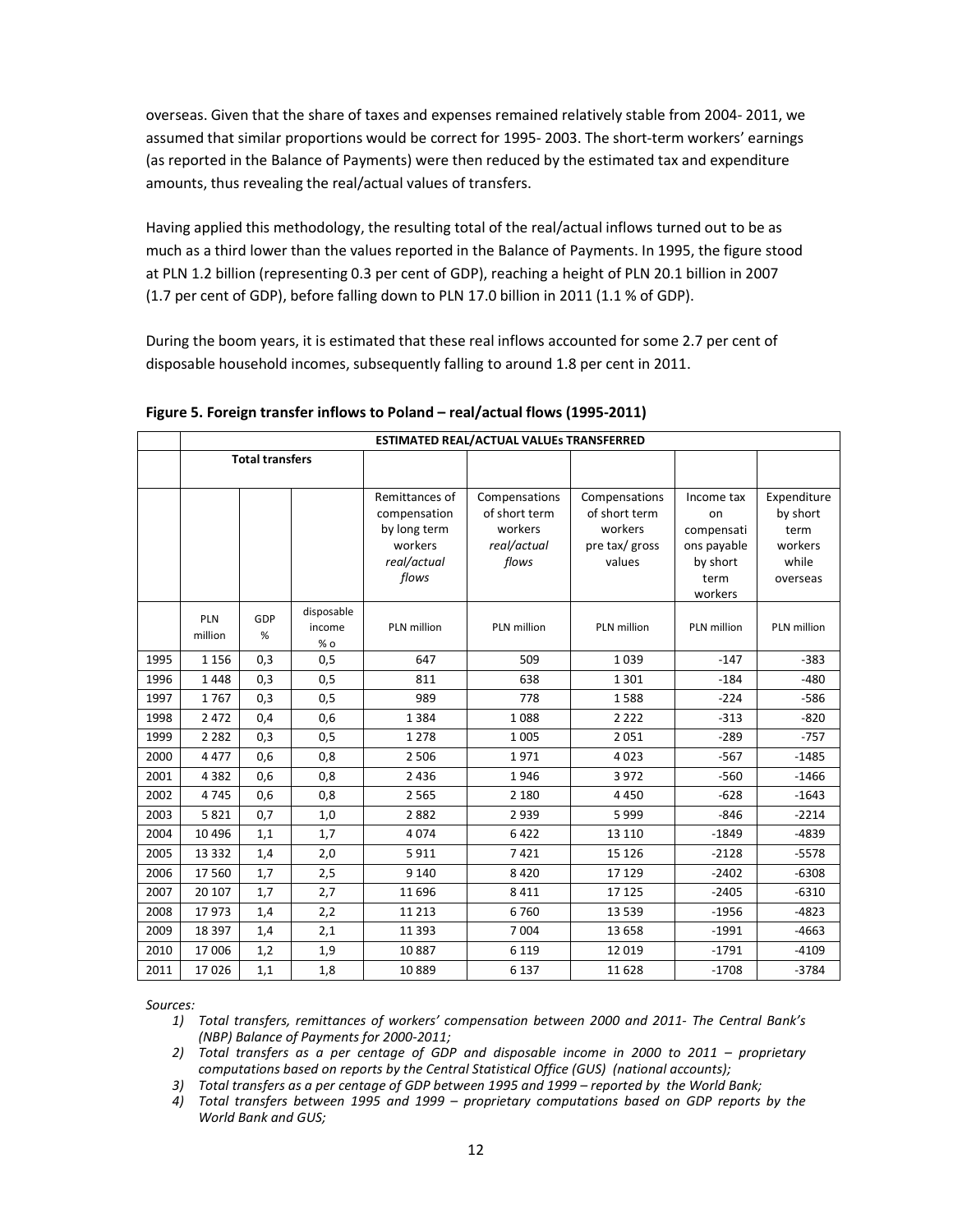- *5) Remittances of workers' compensation between 1995-1999 proprietary extrapolations inferred from values reported for 2000 to 2011.*
- *6) Taxes on compensation paid by short-term workers while overseas, 2004-2011*
- *7) Taxes on compensation paid by short-term workers while overseas, 1995-2003; proprietary extrapolations inferred from values recorded for 2004 - 2011*

From these figures, it becomes evident that the value of these private payments significantly outweighed considerable value of funds committed to Poland by the EU under its various structural and cohesion programmes.

Indeed, during 2005, the value of private remittances was five times greater that the inflow of EU funds. And, during the subsequent few years, they remained considerably higher.

Since the financial crisis, the balance has shifted in the opposite direction – to the extent that, by 2011, the inflows of EU funds were two times higher than the value of private transfers.

|      | Inflows of EU<br>funds | Transfers originated abroad<br>Real/actual flows |               |  |
|------|------------------------|--------------------------------------------------|---------------|--|
|      | PLN million            | PLN million                                      | EU funds<br>% |  |
| 2005 | 2419                   | 13 3 32                                          | 551           |  |
| 2006 | 13 131                 | 17 560                                           | 134           |  |
| 2007 | 14815                  | 20 107                                           | 136           |  |
| 2008 | 12 5 32                | 17973                                            | 143           |  |
| 2009 | 19 265                 | 18 3 9 7                                         | 95            |  |
| 2010 | 33 448                 | 17 006                                           | 51            |  |
| 2011 | 42 786                 | 17026                                            | 40            |  |

#### **Figure 6. Inward foreign transfers to Poland – real/actual flows vs. EU resources committed under the structural and cohesion programmes (2005-2011)**

*Sources:* 

- *1) EU funds: proprietary computations based on monthly reports by the Ministry for Regional Development on the absorption of funds;*
- *1) Transfers from overseas presented as actual flows see sources at the bottom of Figure 5.*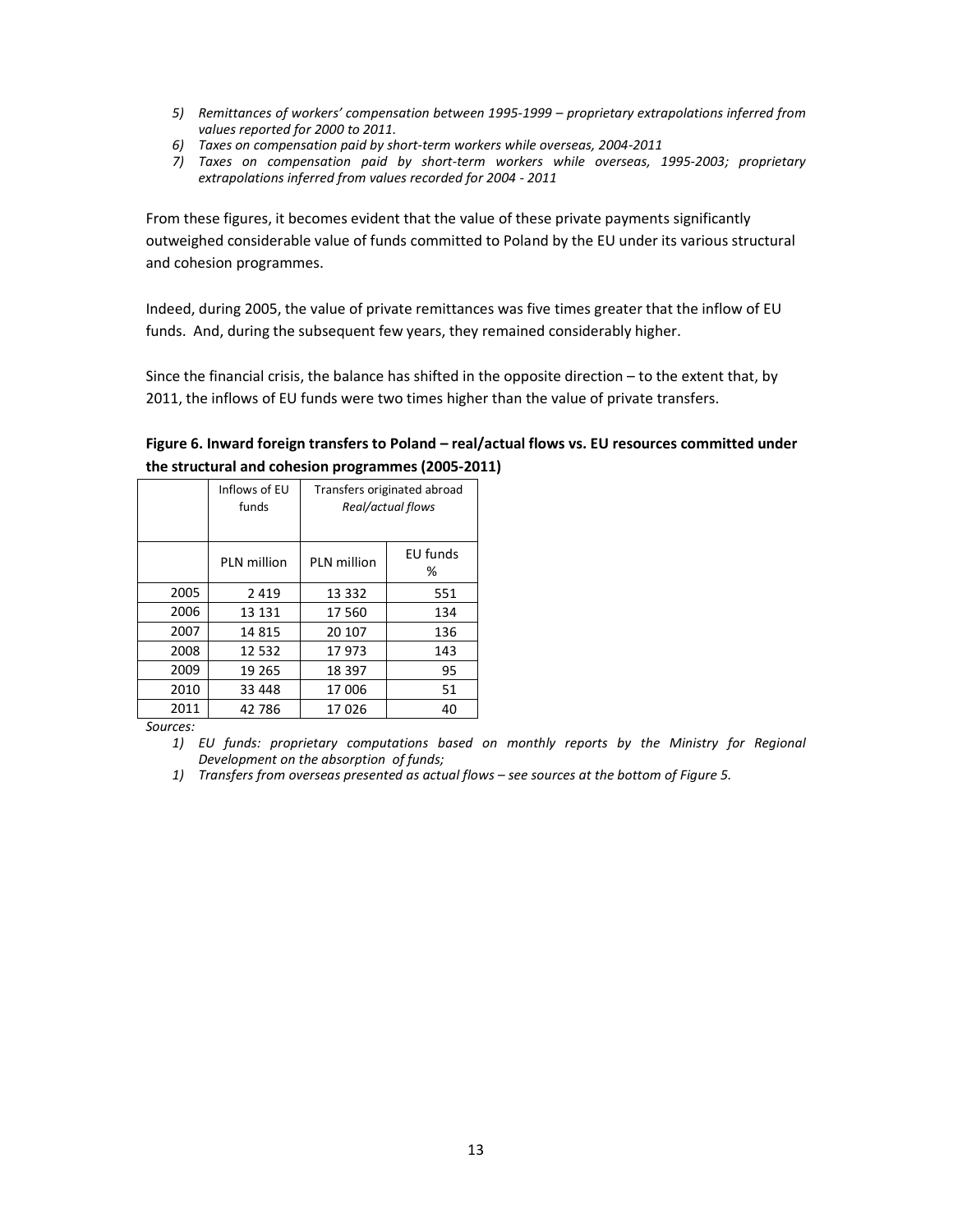## **Identifying the source of remittances**

In terms of their source, remittances to Poland are largely concentrated within a few key country "corridors" – with transfers from just six countries accounting for 80 per cent of the total inflows.

In the years leading up to the financial crisis, Great Britain was accounting for an ever-growing proportion of the total inflows (reaching, in real terms, 25 per cent of total values by 2007). This, of course, followed Poland's accession to the EU and reflects the growing importance of remittances sent home by a sizable cadre of long-term migrant workers.

Likewise, for Ireland, growth in the value of transfers (reaching 23 per cent of the total by 2007) was driven by remittances payments from long-term workers who benefited from the then Irish economic boom, and staying for more than a year.

By contrast, the diminishing stock of Polish seasonal labour in Germany resulted in a 50 per cent fall in real inflows originated from that country (from 40 per cent of the total in 2004 to 19 per cent in 2007). Similarly, a 50 per cent decline was recorded for transfers from USA (to seven per cent in 2007), albeit from a much lower level. In both cases, these falls were largely attributable to a shrinking volume of transfers from short-term workers.

Meanwhile the monies inflowing from Italy and the Netherlands were relatively smaller and also more stable (accounting for five per cent and four per cent respectively of the total inflows during 2007).

|                      | 2004 | 2005 | 2006 | 2007 |
|----------------------|------|------|------|------|
| Global               | 100  | 100  | 100  | 100  |
| <b>Great Britain</b> | 16   | 20   | 23   | 25   |
| Ireland              | 8    | 13   | 19   | 23   |
| Germany              | 40   | 34   | 24   | 19   |
| <b>USA</b>           | 14   | 9    | 9    |      |
| Italy                | 6    | 6    | 5    | 5    |
| Netherlands          | 2    | 3    | 3    |      |
| Others               | 14   | 16   | 18   | 17   |

**Figure 7. Foreign transfers by source country (2004-2007, %)** 

*Source: CASE computations based on Central Bank (NBP) reports (2008)* 

### **Quantifying the contribution to economic growth**

The analytical findings presented in the previous pages could easily give the impression that, from a macroeconomic perspective, the impact of remittances has been quite modest in Poland – equating, at the very most, to around 2.5 per cent of GDP.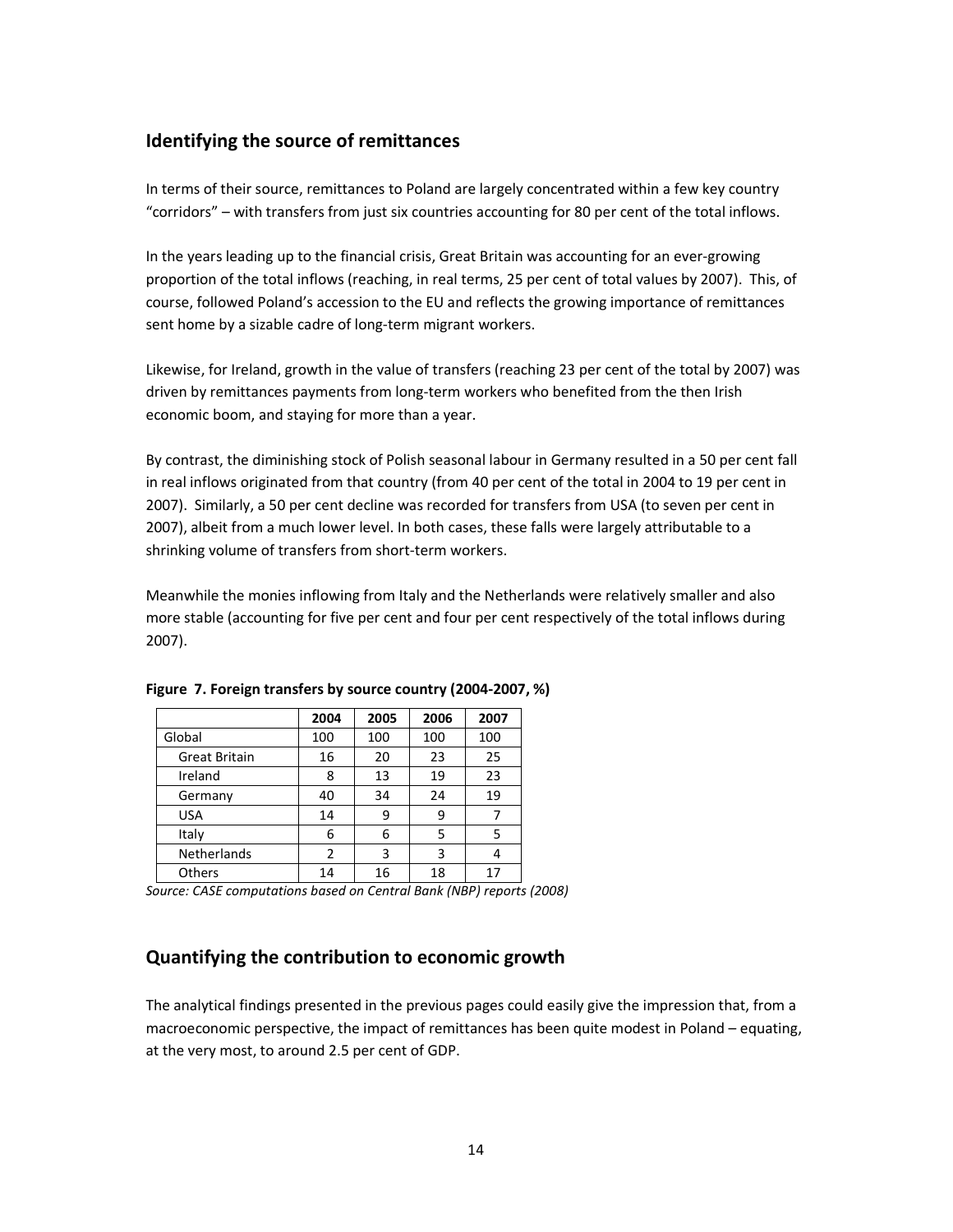It could also be assumed that, since the onset of the global economic crisis, this impact has been steadily waning.

In fact we take a different view. We believe that remittances do have a significant impact on the Polish economy. And, to quantify this impact, we have run a series of simulations using a macroeconomic model know as CASE –Advisors (CASE-Doradcy).

This involved the rigorous modelling of a "POLAND without REMITTANCES" scenario over a set timespan.

#### **How we modelled the impact of remittances on consumption and GDP**

Under the CASE-Advisors model, consumption is represented as a function of disposable income, savings rate and various demographic factors (such as the proportion of citizens aged 60 years and above in the total population).

When arriving at its official estimates for the income levels of the Polish population, the Central Statistical Office (GUS) takes account of a wide range of variables, such as employee compensation, income gained through self-employment, social benefits and a variety of transfers. And, from our understanding, all private remittances have already been accounted for in the officially-published GUS income estimates.

Looking specifically at disposable income, this is defined as the total of employee compensation, social benefits and income from other sources. To simulate our "NO TRANSFERS" scenario, we therefore isolated and then eliminated the value of overseas transfers from the so-called "income from other sources". From there, we were able to infer all the variables involved, in order to understand the true impact of remittances on personal consumption and GDP during the years from 1995- 2011.

It should be emphasised that the picture is complex.

For example, remittances contribute to disposable income which, in turn, affects household consumption levels. Increased consumption levels can then contribute to GDP, but can also trigger imports (which would actually serve to reduce GDP). As a further consequence, both employment levels and productivity could be affected which, when combined with price rises, could have an impact on inflation. In time, any impact on headcount would affect the payroll, and become an added component of disposable income. Any growth in consumption rates would also affect the way in which businesses assess the prospects for continued growth, which would then have an impact on their investment behaviour.

#### **The impact on consumption and GDP growth**

Between 1995 and 2011 the Polish economy grew at a moderately high rate of 4.4 per cent per annum, which corresponds to an aggregate growth in GDP of 99 per cent (in constant prices).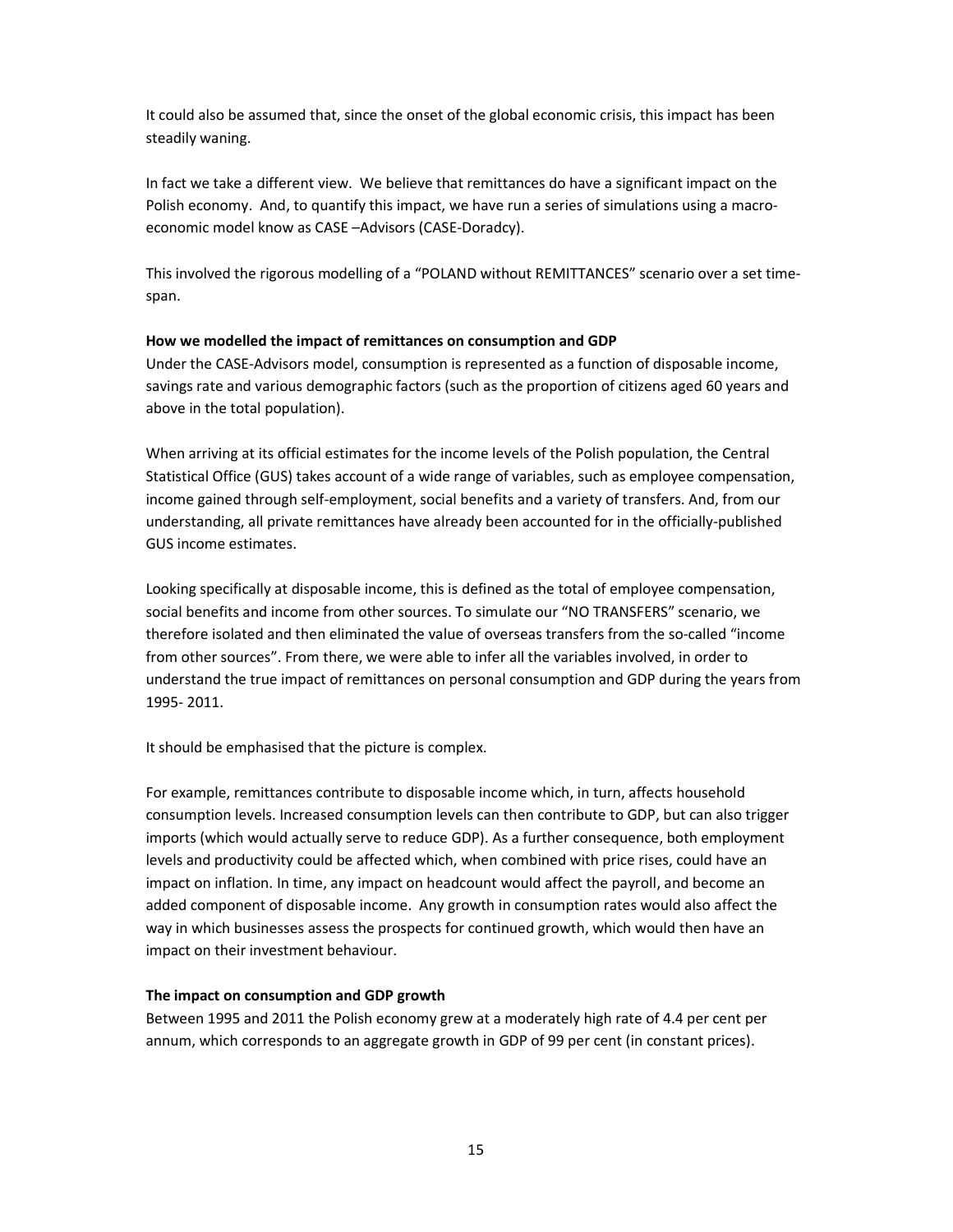This rate of growth was driven largely by domestic demand and, in particular, by household consumption – which saw a yearly increase of 4.2 per cent (at constant prices) over our 17-year time span.

During the same period:

- Growth in investment was some 50 per cent higher than household consumption (6.5 per cent annually in constant prices). But, due to its smaller proportion in GDP (21 per cent on average for investment, compared to 62 per cent for household consumption), the contribution to economic growth was some 50 per cent lower (1.3 percentage points compared to 2.6 percentage points).
- Government spending grew at an annual average of 3.2 per cent, resulting in an average 0.6 percentage point contribution to GDP growth.
- Although quite volatile, the balance of trade averaged out at -2.5 per cent of GDP. This equated to a negative average contribution to GDP growth of -0.4 percentage points.

Interestingly, disposable income, when measured as a percentage of GDP, fell from 72 per cent in 1995 to 62 per cent in 2011. Despite this marked decrease, household consumption accounted for a relatively stable proportion of GDP (from slightly below 60 per cent in 1995, to slightly above 60 per cent in 2011, with a temporary rise to 66 per cent during 2002).

The mismatch between growth in disposable income and growth in consumption is indicative of a gradual decrease in the household savings rate (which fell from 17 per cent in 1995 to two per cent in 2011). It is also correlated with rising levels of indebtedness (expressed as a negative savings rate). As a consequence, household consumption remained the most stable component of economic growth, even during times when the wider economy slowed down.

Against this background, it was interesting to model our "NO TRANSFER" scenario. We found that, over our 17-year time span, the impact of overseas remittances was as follows:

#### • **Total household income was higher**

Without remittances, household income would have been reduced by PLN 177 billion. The value of the remittances themselves equated to PLN 160 billion. The remaining PLN 17 billion would have been the result of slightly lower payroll and social benefits values, partly compensated for by diminishing tax inflows (payable on lower taxable incomes) and a small increase in the incomes of the self employed (due to a slight growth in the number of self employed individuals against the backdrop of falling employment levels).

#### • **Average disposable income grew more quickly**

From 1995- 2011, disposable income grew by 2.9 per cent each year. If it had not been for the remittances, the corresponding figure would have been 2.7 per cent (that is, some seven per cent lower)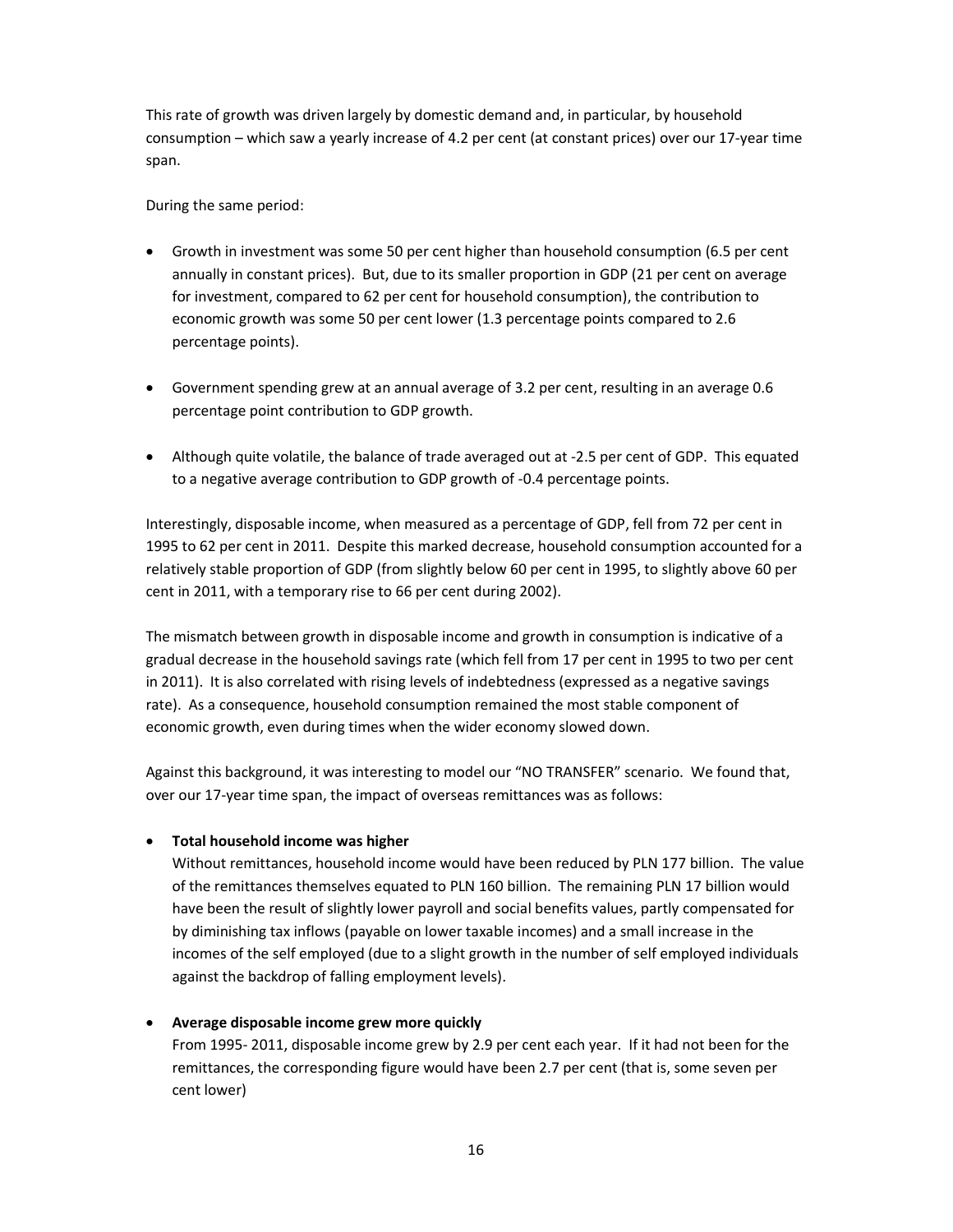#### • **Average household consumption was higher**

From 1995- 2011, household consumption grew by 4.2 per cent each year. In our "NO TRANSFER" scenario, this would have been held back at 4.1 per cent

#### • **Annual GDP growth was accelerated**

As we have said, average GDP growth over the 17-year period was 4.4 per cent. Without the inflow of remittances, the growth rate would have been 4.3 per cent.

Looking, in general, at the 1995- 2011 time span, we can surmise that the inflow of remittances has had a positive, although relatively modest, impact on the overall health of Poland's economy. But, if we look at the big swings in remittance values during certain years, we can detect a much more significant impact.

During the year 2000, for example, the value of remittances saw an 80 per cent increase (in real terms), which directly triggered an increase in consumption growth from 2.7 per cent to 3.0 per cent. Similarly, in 2004, when remittance values soared by 90 per cent, the growth in consumption was lifted from 4.0 per cent to 4.7 per cent. By complete contrast, in 2008, when remittances slumped by 20 per cent, the growth in consumption fell from 6.2 per cent to 5.7 per cent.

It is also worth considering that our "netted off" transfer inflows would have impacted consumption both directly and indirectly (that is, via total disposable incomes and savings rates). This explains why growing (or falling) remittance volumes did not affect consumption levels proportionately or consistently, year-in-year-out.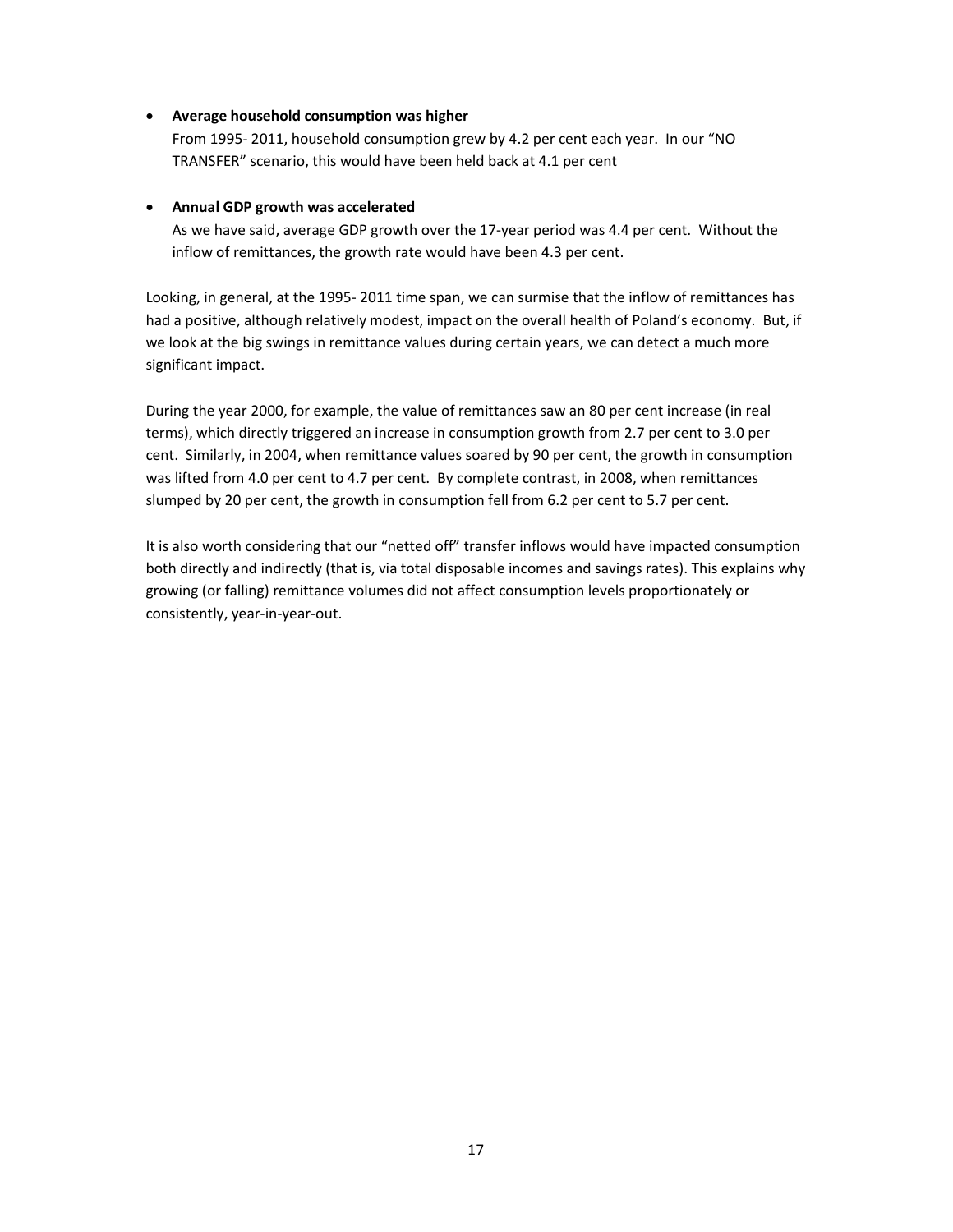## **Figure 8. The simulation findings:**

## **a comparison between historical data and our "NO TRANSFERS " scenario, 1995-2011**

|                                   | Disposable incomes |                                    |                                                | <b>Household consumption</b> |                                                | <b>GDP</b>            |                                                |
|-----------------------------------|--------------------|------------------------------------|------------------------------------------------|------------------------------|------------------------------------------------|-----------------------|------------------------------------------------|
|                                   | Historical<br>data |                                    | $^{\prime\prime}$ NO<br>TRANSFERS"<br>scenario | Historical<br>data           | $^{\prime\prime}$ NO<br>TRANSFERS"<br>scenario | Historical<br>data    | $^{\prime\prime}$ NO<br>TRANSFERS"<br>scenario |
|                                   |                    | Including<br>overseas<br>transfers |                                                |                              |                                                |                       |                                                |
|                                   |                    | Real terms growth (%)              |                                                | Real terms growth (%)        |                                                | Real terms growth (%) |                                                |
| 1995                              |                    |                                    |                                                |                              |                                                |                       |                                                |
| 1996                              | 4,7                | 4,5                                | 4,7                                            | 8,8                          | 8,8                                            | 6,2                   | 6,2                                            |
| 1997                              | 7,1                | 6,2                                | 6,6                                            | 7,1                          | 6,6                                            | 7,1                   | 6,8                                            |
| 1998                              | 4,6                | 25,1                               | 4,5                                            | 5,0                          | 4,9                                            | 5,0                   | 4,9                                            |
| 1999                              | 2,1                | $-13,9$                            | 2,2                                            | 5,4                          | 5,5                                            | 4,5                   | 4,6                                            |
| 2000                              | 1,4                | 78,2                               | 1,0                                            | 3,0                          | 2,7                                            | 4,3                   | 4,1                                            |
| 2001                              | 2,1                | $-7,0$                             | 2,2                                            | 2,3                          | 2,4                                            | 1,2                   | 1,2                                            |
| 2002                              | 0,4                | 7,4                                | 0,4                                            | 3,4                          | 3,4                                            | 1,4                   | 1,4                                            |
| 2003                              | 0,8                | 25,5                               | 0,6                                            | 2,1                          | 1,9                                            | 3,9                   | 3,8                                            |
| 2004                              | 2,9                | 87,0                               | 2,2                                            | 4,7                          | 4,0                                            | 5,3                   | 5,0                                            |
| 2005                              | 0,6                | 19,9                               | 0,1                                            | 2,1                          | 1,7                                            | 3,6                   | 3,4                                            |
| 2006                              | 4,2                | 23,6                               | 3,6                                            | 5,0                          | 4,5                                            | 6,2                   | 5,9                                            |
| 2007                              | 5,1                | 7,1                                | 4,9                                            | 4,9                          | 4,7                                            | 6,8                   | 6,7                                            |
| 2008                              | 3,8                | $-17,6$                            | 4,3                                            | 5,7                          | 6,2                                            | 5,1                   | 5,4                                            |
| 2009                              | 3,5                | $-2,2$                             | 3,7                                            | 2,1                          | 2,2                                            | 1,6                   | 1,7                                            |
| 2010                              | 1,9                | $-10,9$                            | 2,2                                            | 3,2                          | 3,5                                            | 3,9                   | 4,0                                            |
| 2011                              | 0,5                | $-5,7$                             | 0,6                                            | 3,1                          | 3,2                                            | 4,3                   | 4,3                                            |
| 1995-2011                         | 56,8               | 436,2                              | 53,8                                           | 94,0                         | 90,4                                           | 98,9                  | 96,9                                           |
| Annual<br>average<br>$\mathbf{r}$ | 2,9                | 14,2                               | 2,7<br>$-1 - 1$                                | 4,2                          | 4,1<br>$-1-1$                                  | 4,4                   | 4,3                                            |

*Source: proprietary computations based on the CASE-Advisors macroeconomic model*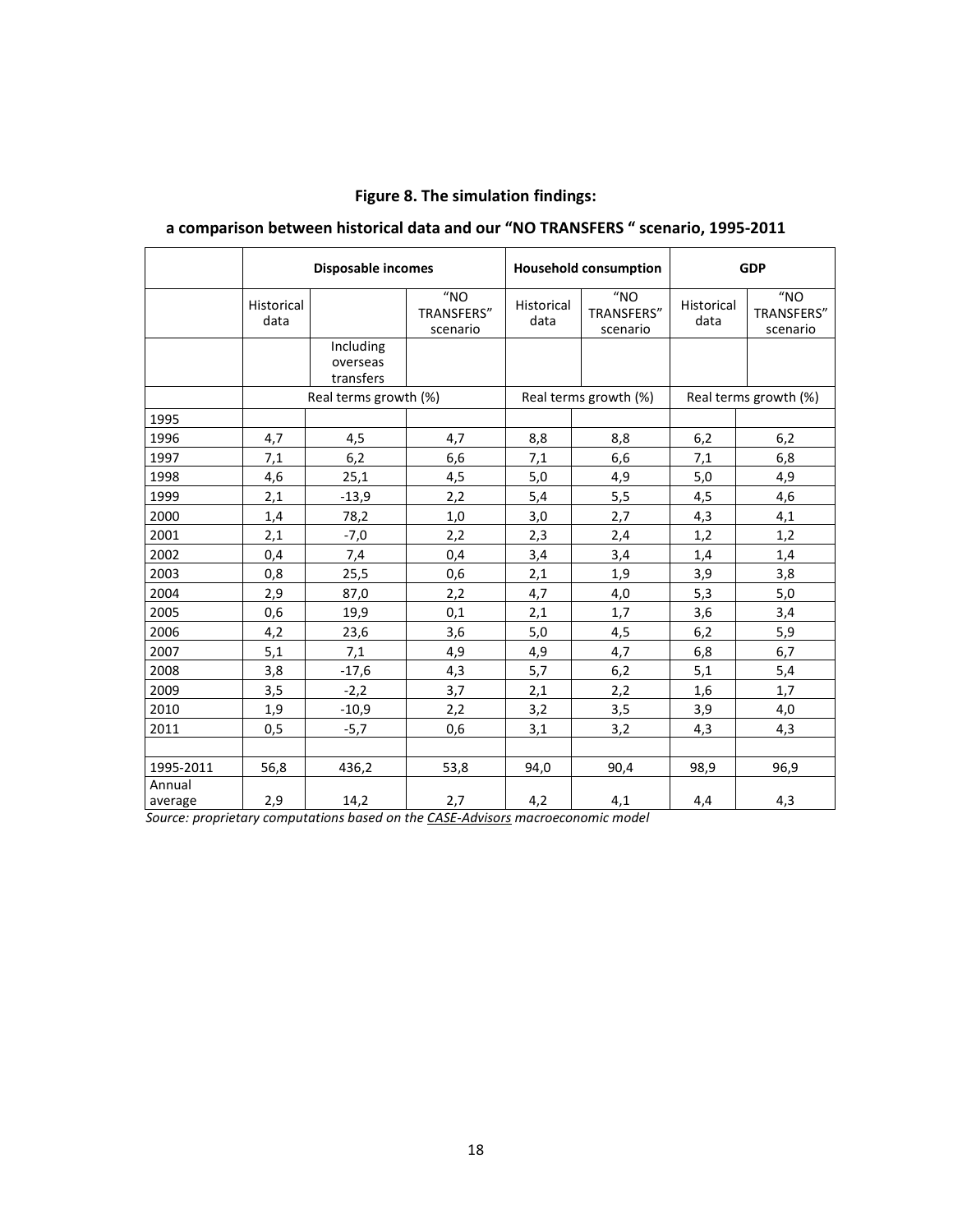## **The role of Western Union remittances**

Between 1994 and 2011, it is believed that the largest proportion of remittances was sent via Western Union – totalling some USD 5 billion in value, which (based on an average annual PLN/USD exchange rate) is equivalent to PLN 15.5 billion.

Over our 16-year time span, this figure equates to around 10 per cent of the total value of foreign transfers to Poland (reported as real inflows). On a year-by-year basis, however, Western Union's share of total transfers was quite volatile.

From 1995 through to 2003, the Western Union share grew gradually and consistently from 1.5 per cent to 17.9 per cent. Following Poland's accession to the European Union, other forms of remittance (including so-called 'pocket transfers' by individuals) immediately took a sizeable share, and continued to grow at an even faster pace. Consequently, the Western Union share of total remittances had fallen back to 8.1 per cent by 2008 – before climbing back to 10.6 per cent by 2011.

|           | <b>Transfers via Western Union</b> | Average<br>annual FX<br>rate |            |         |
|-----------|------------------------------------|------------------------------|------------|---------|
|           |                                    |                              |            |         |
|           | <b>USD</b>                         | PLN, million                 | % of total | PLN/USD |
| 1994      | 3 135 505                          | 7,1                          |            | 2,27    |
| 1995      | 7 3 8 5 4 4 2                      | 17,9                         | 1,5        | 2,42    |
| 1996      | 14 767 408                         | 39,8                         | 2,7        | 2,69    |
| 1997      | 21 468 371                         | 70,4                         | 4,0        | 3,28    |
| 1998      | 30 091 953                         | 105,0                        | 4,2        | 3,49    |
| 1999      | 43 795 447                         | 173,6                        | 7,6        | 3,96    |
| 2000      | 68 714 144                         | 298,3                        | 6,7        | 4,34    |
| 2001      | 101 203 536                        | 414,2                        | 9,5        | 4,09    |
| 2002      | 151 371 322                        | 617,1                        | 13,0       | 4,08    |
| 2003      | 267 843 602                        | 1 041,2                      | 17,9       | 3,89    |
| 2004      | 346 290 308                        | 1 2 6 3 , 0                  | 12,0       | 3,65    |
| 2005      | 401 407 597                        | 1 2 9 7, 9                   | 9,7        | 3,23    |
| 2006      | 514 757 206                        | 1 596,5                      | 9,1        | 3,10    |
| 2007      | 628 026 569                        | 1735,6                       | 8,6        | 2,76    |
| 2008      | 606 239 586                        | 1458,9                       | 8,1        | 2,41    |
| 2009      | 557 781 356                        | 1737,0                       | 9,4        | 3,11    |
| 2010      | 586 461 787                        | 1766,9                       | 10,4       | 3,01    |
| 2011      | 611 686 052                        | 1811,6                       | 10,6       | 2,96    |
|           |                                    |                              |            |         |
| 1995-2011 |                                    | 15 444,8                     | 9,6        |         |

**Figure 9. Transfers via Western Union compared to total foreign transfer inflows, 1994-2011** 

*Source: proprietary computations based on data provided by Western Union*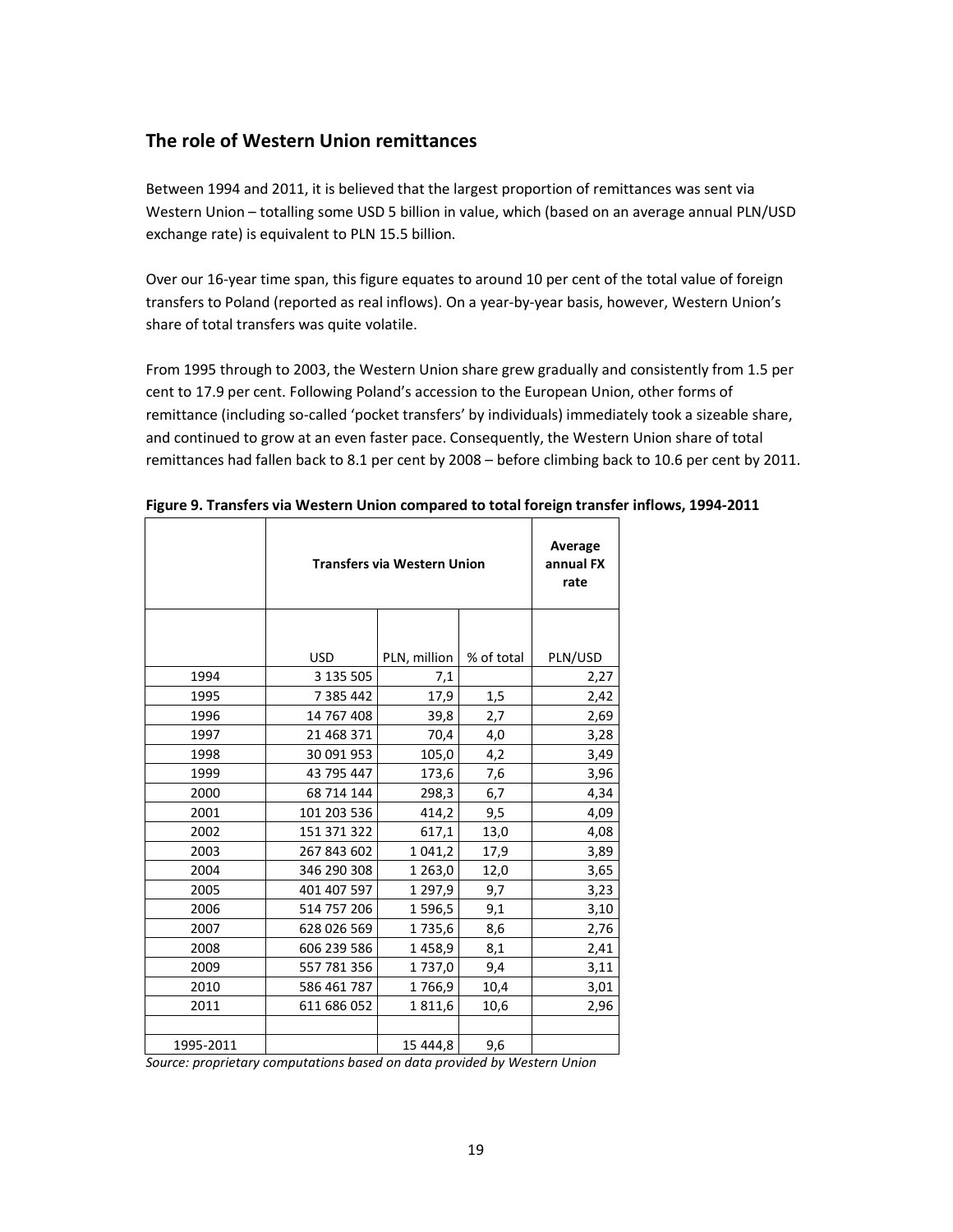## **Remittances play a substantially important role**

Overall, we can clearly see that inward remittances from short-term and long-term migrant workers have been substantially important to the Polish economy.

By modelling a "NO TRANSFERS" scenario we can see that, thanks to these remittances, GDP growth has been accelerated, average household income has been higher, and average household income has grown more quickly than would otherwise have been the case.

Of course, across Poland's large and sophisticated economy, it is important to keep the picture in perspective. Since they equate to no more than 1.7 per cent of GDP, the macroeconomic impact of remittances has not been as spectacular as in some other countries (in which a larger proportion of the population choose to work overseas).

It is, however, interesting to narrow our focus – and to consider the role that remittances have played within the particular regions and the type of households from which the highest proportions of migrant workers have been drawn.

This is what we address in the final section of the paper.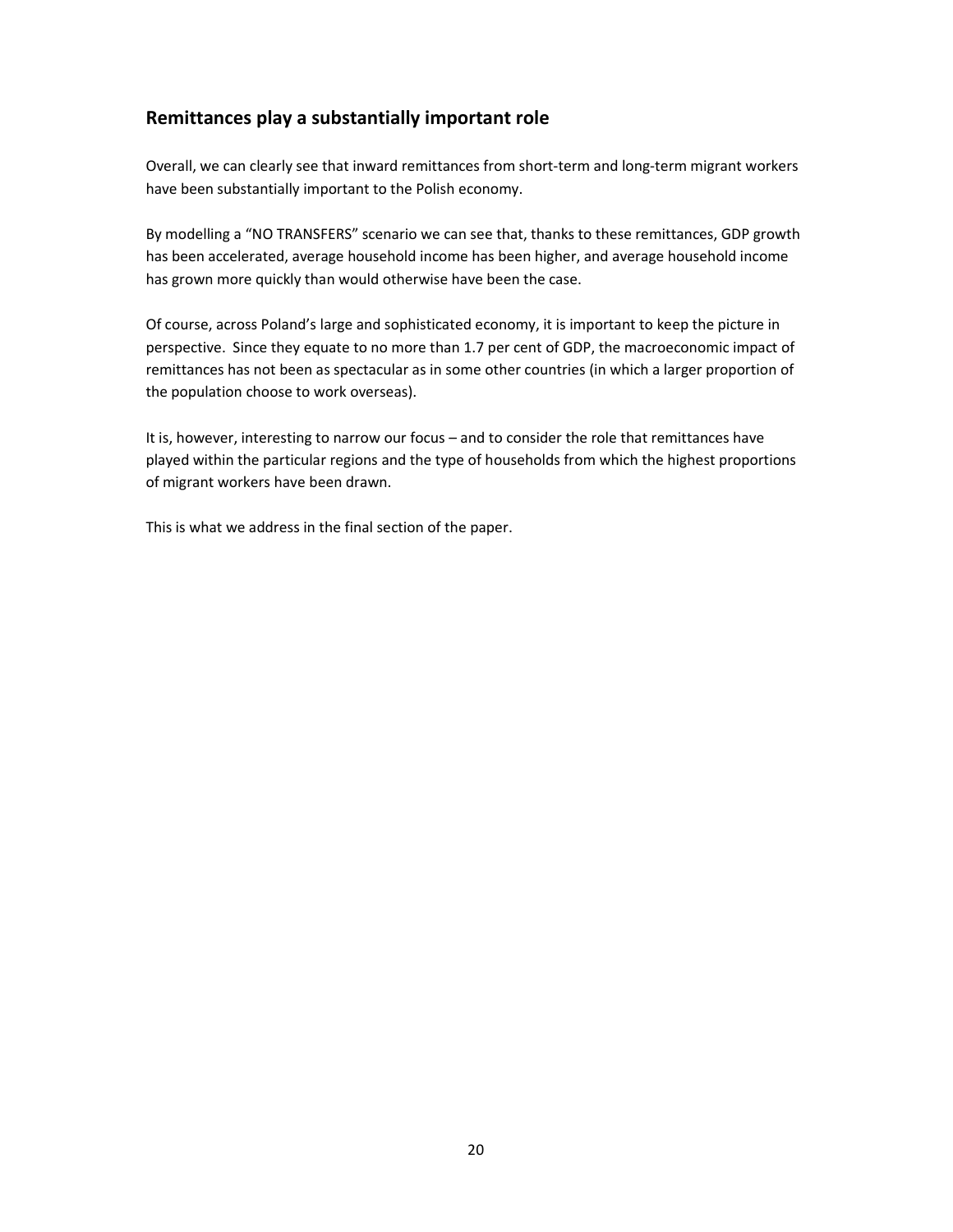# **Remittances in Poland – the impact on individual households**

For several years, Poland's Central Statistical Office (GUS) has been researching typical household budgets through a periodic survey of 30,000 households.

These surveys provide detailed findings on income, expenditure and living conditions, plus the sociodemographic characteristics of all household members, their employment and the primary sources of income. In 2008, GUS took the opportunity to ask more specific questions in order to identify, for the first time, the size and the significance of income from overseas remittances.

We used the findings as the basis for our statistical analysis. And we sought to get some authoritative answers to a range of fundamental questions, such as:

- How important are remittances to individual Polish households?
- What types of household are the main beneficiaries of remittances?
- To what extent, if any, have remittances contributed to the alleviation of poverty?
- What role, if any, have remittances played in reducing income disparities?

All of our source material is drawn from the 2008 household budget survey (it would, of course, have been preferable to use more recent data, but because remittance values have remained relatively constant since 2008, the findings should still be relevant). In analysing the raw data, we have used the type of indicators that are most commonly applied to research on living standards.

## **Identifying the sources of overseas income**

In the GUS annual household survey, detailed questions were asked about the scale and the nature of income from overseas. This is classified across thirteen separate categories of income (such as income from family members generated through regular or ad hoc employment, income from selfemployment, income from the sale of goods or property and so on).

Although it is not possible to say exactly how this income has been transferred to Poland (through formal remittances, for example, or directly from the migrant workers, or through some other means), it is clear that all of the money has come from overseas.

In our analysis, we have taken the 13 categories and, for ease of reference, reduced them down to three main categories:

- 1. Income from the employment and self-employment of household members
- 2. Income from the social benefits of household members
- 3. Income from non-household members (such as maintenance payments and other donations)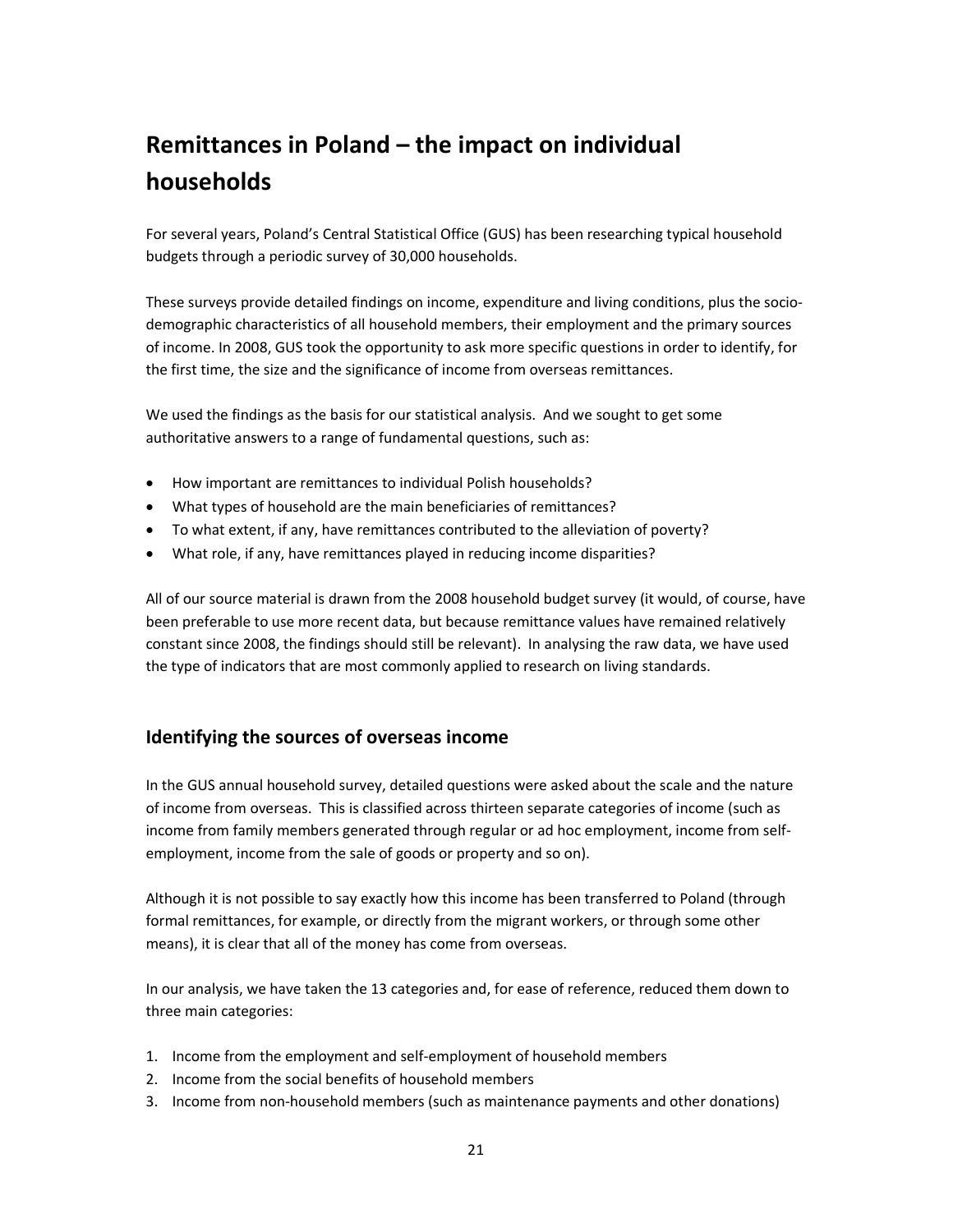Income from property or other such sources is not reported separately, but is included in the grand total of all income.

It is perhaps worth pointing out that, defined in such a way, the total value of overseas incomes is not totally consistent with the value of the transfers as reported in the national accounts. However, it seems appropriate to consider all overseas income and the impact on living standards, irrespective of whether it has all been captured within the macroeconomic statistics.

## **The level of overseas income among individual families**

The GUS survey shows that income generated overseas is received by around 2.5 per cent of Polish households, which equates to some 330,000 households in total. Given that these households will typically consist of several people, the actual number of beneficiaries goes up to 3.2 per cent of the population – or 1.2 million individuals.

This figure may not seem overwhelmingly high, particularly given the common perception of Poland as a source of high numbers of migrant workers. However, the figure is broadly consistent with official estimates of the number of Polish nationals working overseas (some of whom maintain no economic ties with their families back home).

Those households receiving funds from overseas, on average, receive some PLN 635.00 per head per month. Looked at in context, the figure is extremely high. In fact it accounts, on average, for around 62 per cent of total household income. In other words, it supplements "domestic income" by 160 per cent.

In aggregate, the total value of overseas income reported within the GUS household budget survey comes to a grand total of PLN 9.1 billion to 9.4 billion – representing just over 0.7 per cent of Poland's GDP. When considering the economic impact among individual households, it is worth remembering that the figure is broadly comparable to Poland's total Labour Fund (which reached PLN 11.2 billion in 2009), or to the value of the country's Family Allowances (which exceeds PLN 8.1 billion per annum).

In terms of categories of income, by far the largest proportion comes from employment and selfemployment (accounting for 87 per cent of the total), followed by transfers from other households (at more than eight per cent). By comparison, other sources of income are insignificant.

### **Who are the main beneficiaries of remittances?**

As indicated in the various figures below, the main characteristics of remittance recipients can be summarised as follows: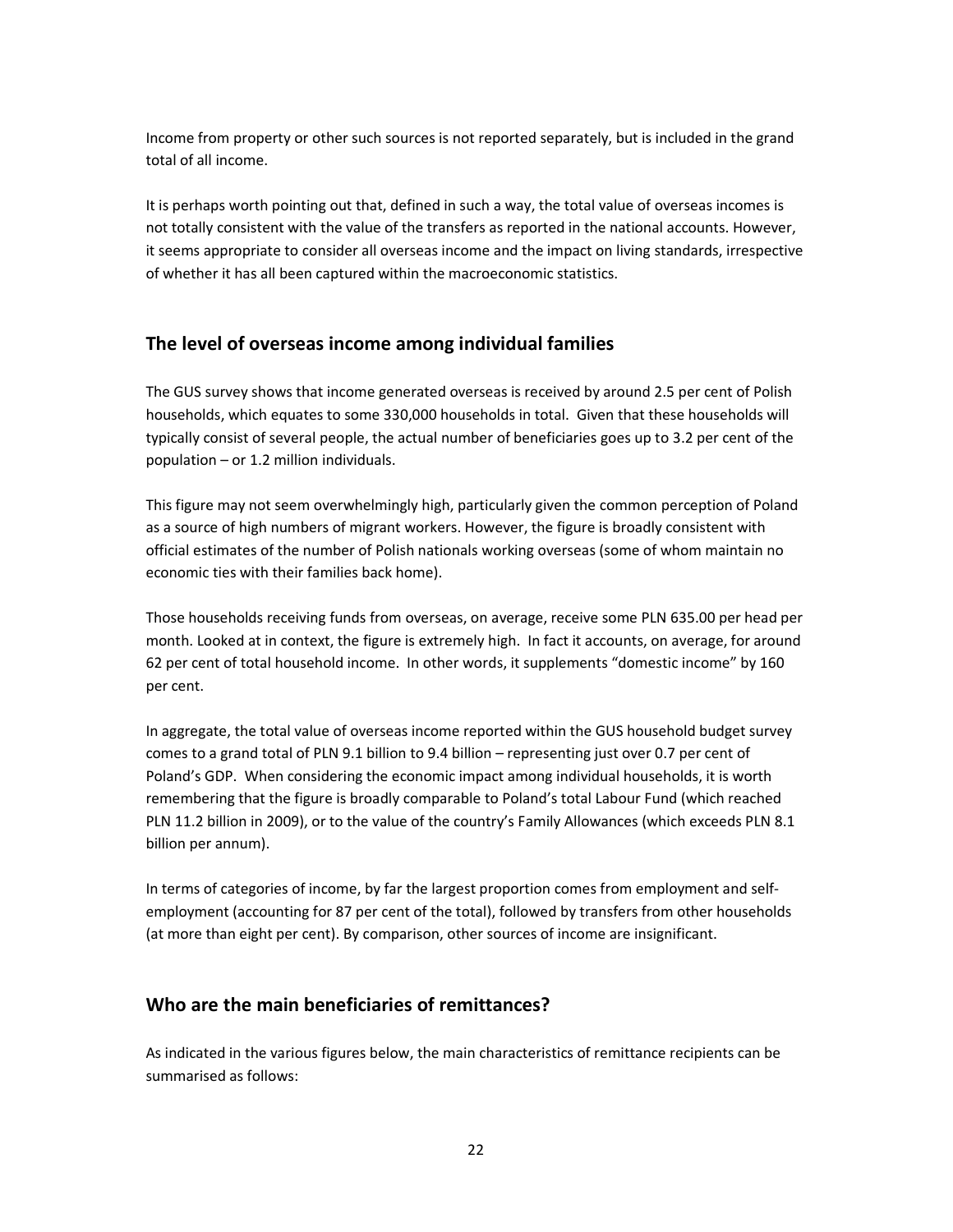## **1. Recipients are most likely to live in small towns or rural areas, rather than in larger metropolitan areas.**

In larger urban centres (those with more than 500,000 inhabitants) an average of just 1.1 per cent of households receive remittances. This compares to 3.1 per cent of households in towns of up to 20,000 inhabitants (that is, almost three times the share), and 2.8 per cent of households in rural areas)<sup>4</sup>.

Recipients of transfers from non-household members tend to be more highly concentrated in medium-sized towns (between 100,000-200,000 inhabitants) – one per cent of households receive this type of transfer compared to 0.6 per cent of the population as a whole.



Figure 10. Households receiving overseas income by location (%)

#### **2. As one would expect, recipients are most likely to live in those regions which account for the largest numbers of migrant workers**

Perhaps unsurprisingly, those households that are most likely to receive income from overseas tend to be located in these same regions. The provinces (or vojvodships) which have been the source of the greatest numbers of migrant workers include: Podkarpackie, Świętokrzyskie, Podlaskie, Lubelskie, Małopolskie and Opolskie (given its particular ethnic structure<sup>5</sup>).

l

 $<sup>4</sup>$  It should be noted that these shares have not been significantly skewed by the relative sizes of the</sup> populations. On aggregate, the populations of smaller towns and rural areas attract as much as 2.3 per cent of all inflowing incomes, whereas the larger metropolitan areas attract as little as 0.4 per cent

<sup>5</sup> Ranking of regions by intensity of migration processes – *cit*. M. Okólski and I. Topińska (2011), "Social impact of emigration and rural-urban migration in Central and Eastern Europe. National Report: Poland; Project Paper VC/2010/0026 (unpublished)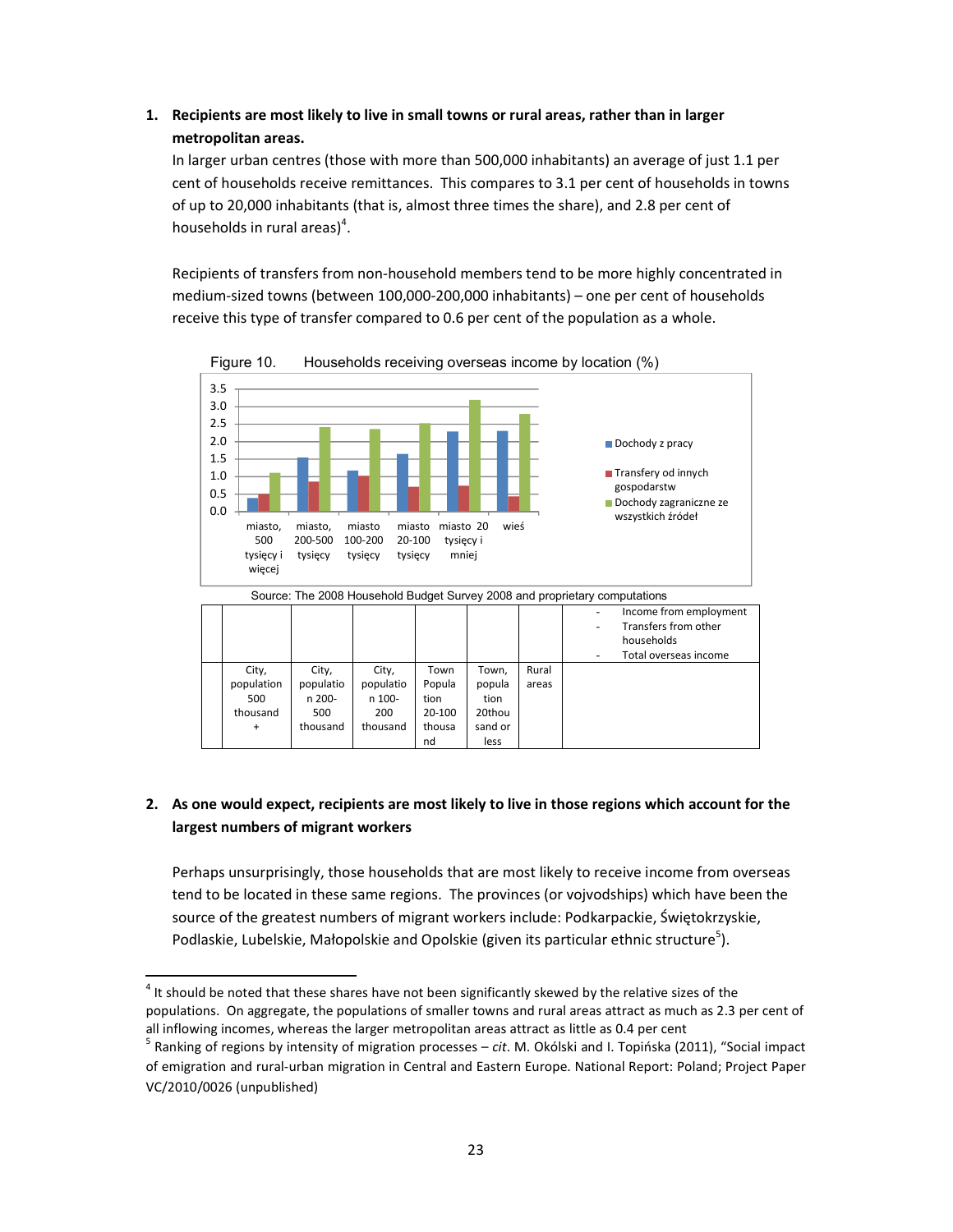The Opolskie region is the clear leader. Here, as many as 6.2 per cent of all the households receive remittances. Second comes the Pomorski region (4.4 per cent of households). And third is the Podkarpackie region (4.2 per cent of households).

Further down the list come Poland's western border areas, such as the Lubuskie and Zachodnio-Pomorskie regions. These may not generally be regarded as prime sources of emigration. However, their geographic location, close as it is to the national border, provides relatively easy access to overseas incomes.

By contrast, the Podlaskie region (which may be regarded as a major source of migrant workers) is not ranked among the top beneficiary regions (1.86 per cent of households). Meanwhile, the affluent parts of Central Poland (such as the Mazowieckie, Wielkopolskie, and Łódzkie regions) all appear towards the bottom of the listing.



Figure 11. Percentage of households receiving overseas incomes by region

#### **3. Recipients tend to be larger households (predominantly working-age families with children), as opposed to smaller households (as populated by older people and single individuals).**

Demographic characteristics of households receiving overseas income are worthy of consideration. In particular, the size of the household and the presence of children within it are important factors. And, generally speaking, the larger the household, the more likely it will be to receive overseas income.

Some 4.2 per cent of four-five member households receive overseas income. Meanwhile, the corresponding figure for single individuals and childless couples stands as low as 1.0 per cent to 1.1 per cent.

Interestingly, more than three per cent of single parents receive remittances from nonhousehold members but a far lower proportion receive compensation for overseas employment (which, among the population as a whole, is the main source of overseas income). A possible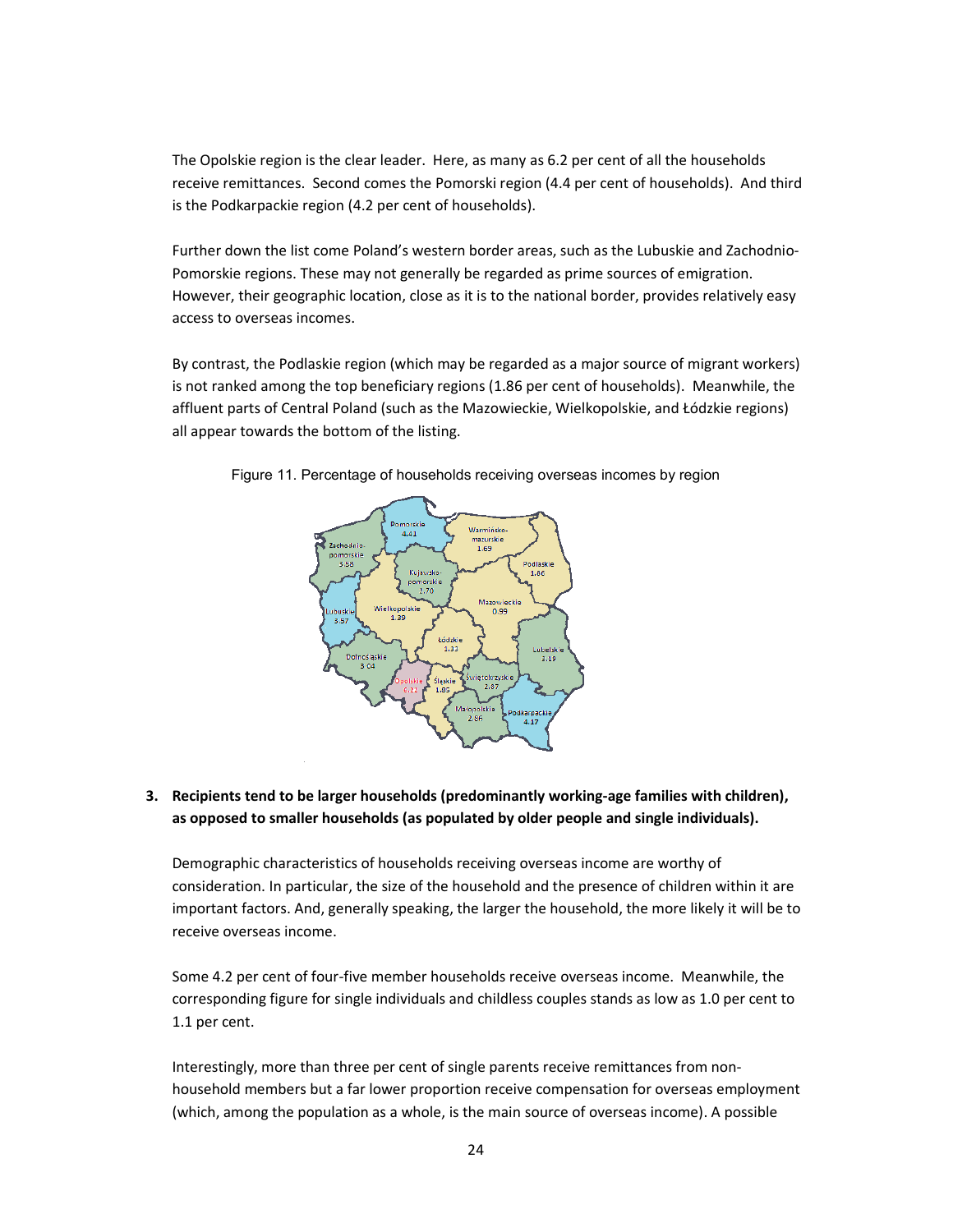explanation could be that one of the parents has resided overseas for so long that they are no longer considered to be a household member.



Figure 12. Access to overseas income by size of household (%)

Source: The 2008 Household Budget Survey and proprietary computations

Another interesting – and linked – demographic factor is the age of family members within a household. The GUS household budget survey reveals that it is younger families who are the most likely to receive overseas income. For families in which the head of the household is less than 40 years, the proportion in receipt of overseas income stands at 3.5 per cent. This figure progressively reduces through the age groups, and stands at around 1.0 per cent for those in which the head of the household is beyond retirement age.

The same pattern is generally repeated for all categories of overseas income (for example, for remittances from non-household members). This could suggest that it is uncommon for Polish migrant workers to be supporting elderly parents or relatives.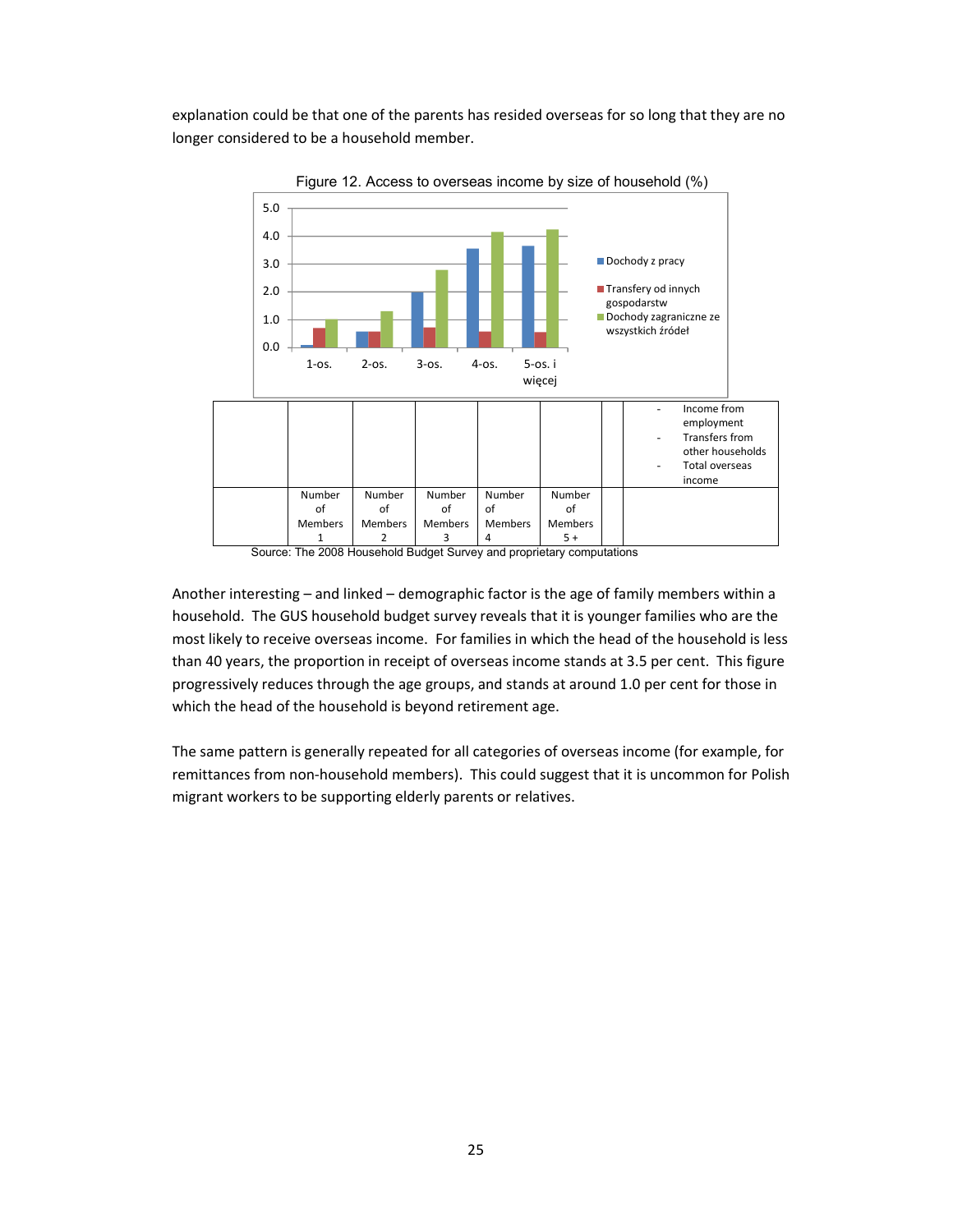

Figure 13. Households with access to overseas incomes by age of the householder/family head (%)

Source: The 2008 Household Budget Survey and proprietary computations

#### **4. Household members tend to be educated to lower-secondary standards or to have vocational qualifications, as opposed to secondary or tertiary-level qualifications**

There is also a marked correlation between a beneficiary's education level and the receipt of overseas income. The vast majority of beneficiaries are educated to lower-secondary level or have a vocational qualification (3.5 per cent of such households receive overseas income).

This figure is commensurate with the high levels of emigration among semi-skilled Polish workers and craftsmen, who typically take up overseas jobs in the construction sector or in related areas of work (such as mechanical servicing and repairs).

### **The role played in reducing poverty and alleviating income disparities**

Intuitively, one can reach the conclusion that income from overseas should play a role in reducing poverty and alleviating income disparity. But, if there truly is such an impact, what is its true extent?

To answer this question, it is useful to compare the financial standing and behaviour of two distinct populations – namely, those households that do receive overseas income, and those that exist on domestic means alone.

The GUS household budget survey suggests that, in terms of disposable income, there is hardly any difference between the two types of household: those who receive overseas income have a monthly disposable income of PLN 1,056, whereas those who do not have PLN 1,045.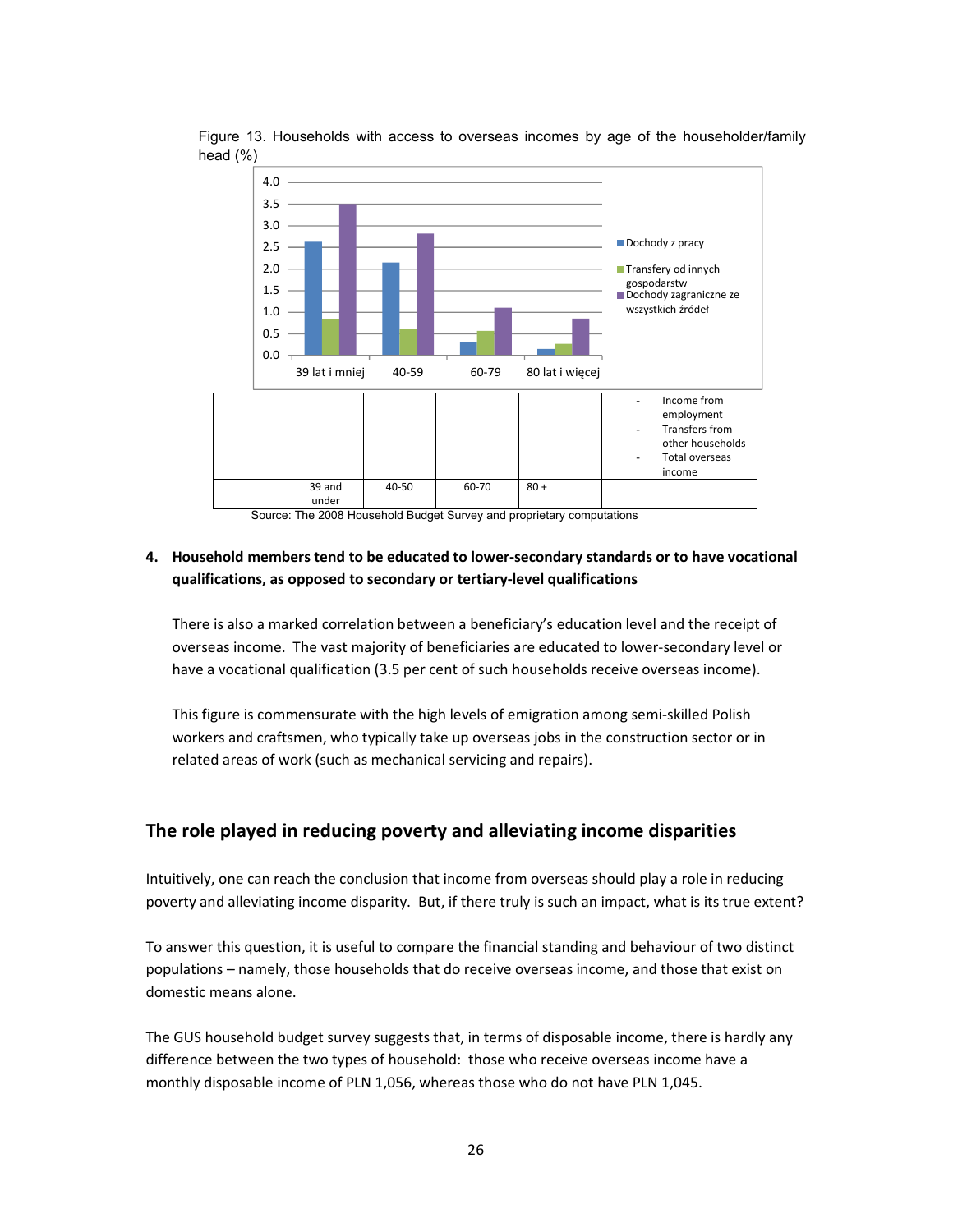However, the picture changes when we look at the specific income components of the two respective groups. This reveals that those households with access to funds from overseas derive three quarters of their income from employment and as little as ten per cent from social benefits (such as social insurance payments, disability payments and pensions). By contrast, those households with no access to funds from overseas derive one quarter of their income from social benefits, and as little as 60 per cent from employment. However, this income structure reflects the fact that those households with overseas income tend to be younger and more active in the labour market.

In terms of average expenditure, significant differences also become apparent. Those households with overseas income have markedly lower levels of monthly expenditure. This is true on a per capita basis (PLN 815 and PLN 907 respectively) and also an equivalent spending basis (PLN 1,360 and PLN 1,391). Once again, this may reflect the lower age groups of these families. It may also reflect a higher propensity to save.

Looking at respective poverty rates, the GUS survey also reveals an interesting picture. We can ascertain this rate by analysing the equivalent levels of spending of each group, and then setting the poverty line at 50 per cent of average spending (that is, PLN 706 per month). Based on this calculation, the respective poverty rates stands at 17.1 per cent for households with no overseas income, and 16.2 per cent for families that do have access to such income.

This overall, aggregated calculation gives us the first indication that remittances do help to reduce poverty and to alleviate income disparities. By going down to another level of analysis, and considering the impact among different income groups (by investigating so-called quintile groups and Gini coefficients), we can get a clearer understanding of its true extent and nature.

- For the poorest households (the first quintile group comprising the 20 per cent of individuals with lowest equivalent spending), the receipt of overseas income can account for 61 per cent of total disposable income.
- For the moderately affluent households (the second, third and fourth quintile groups, representing the next 60 per cent of the population), the equivalent figure ranges between 62 per cent and 64 per cent.
- For the most affluent households (the fifth quintile group and the 20 per cent of individuals with the highest equivalent spending), the figure stands at 60 per cent.

On this basis, all of the households, irrespective of their level of affluence, would certainly "feel" a comparatively powerful impact from the overseas funds they receive. Also, interdependences between income and compensation received for work overseas were found to be quite similar, while just the opposite was true about income and compensation for domestic employment.

When the total income pool from overseas funds is distributed among the respective quintile groups yet more clarity emerges. Under this analysis, the least affluent households receive more in overseas income than in total disposable income, while the most affluent ones receive relatively less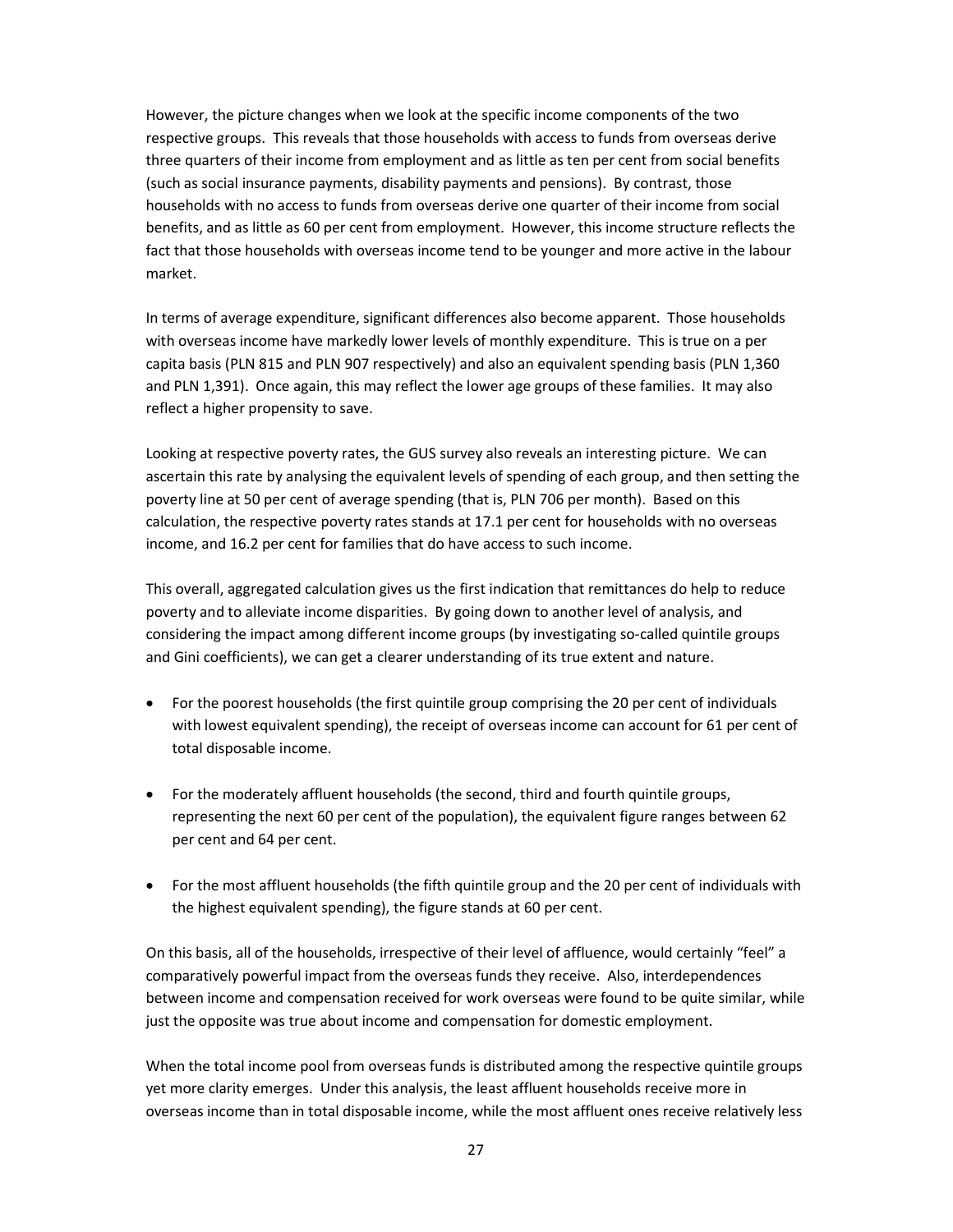(although the discrepancies are not actually that high). For example, the second quintile group gets 14 per cent of all disposable income, 18 per cent of all overseas income and 20 per cent of all income from employment oversees. By contrast, the fifth quintile receives 35 per cent, 32 per cent, and 31 per cent respectively. This indicates the balancing effect of the foreign incomes, which (though not that strong) is still capable of reducing inequalities.



Figure 14. Distribution of global income by quintile group

Note: Quintile groups comprise individuals categorised by equivalent spending levels Source: The 2008 Household Budget survey and proprietary computations

The so-called Gini coefficient is a widely adopted method of assessing relative income inequalities. It is therefore useful for us to use here as an additional frame of reference.

Using this system, income inequality is measured on a scale from 0 to 1 (where 0 represents complete inequality and 1 represents complete equality). When total disposable incomes are computed (exclusive of all overseas income) using the GUS survey findings, the indices for all families range from 0.34 to 0.35 – indicating the presence of moderate inequalities.

When foreign incomes are included in the calculation, the indices fall by 0.01. This implies a slight reduction in income disparities, which is attributable to overseas income. This effect is valid, not only for the total household population, but also for the city-level populations and, to a slightly lesser extent, the rural populations.

This conclusion is also supported by a further stage of analysis, in which we identified the effect of employment income on the levels of inequality in overall income distribution. In this analysis, we chose to focus purely on income from overseas employment (due to their comparative weighting and the fact that, unlike transfers from non-household members, they tend to constitute a fundamental component of household incomes). Again, we used Gini coefficients, this time supplemented by additional concentration indices (relating to income from employment and its contribution to disposable income).

Using this methodology, we are able to understand the way in which movements in different income components affects disparities in total incomes. And we concluded that a 1.0 per cent increase in income from overseas employment leads directly to a small, but clearly discernible, decline in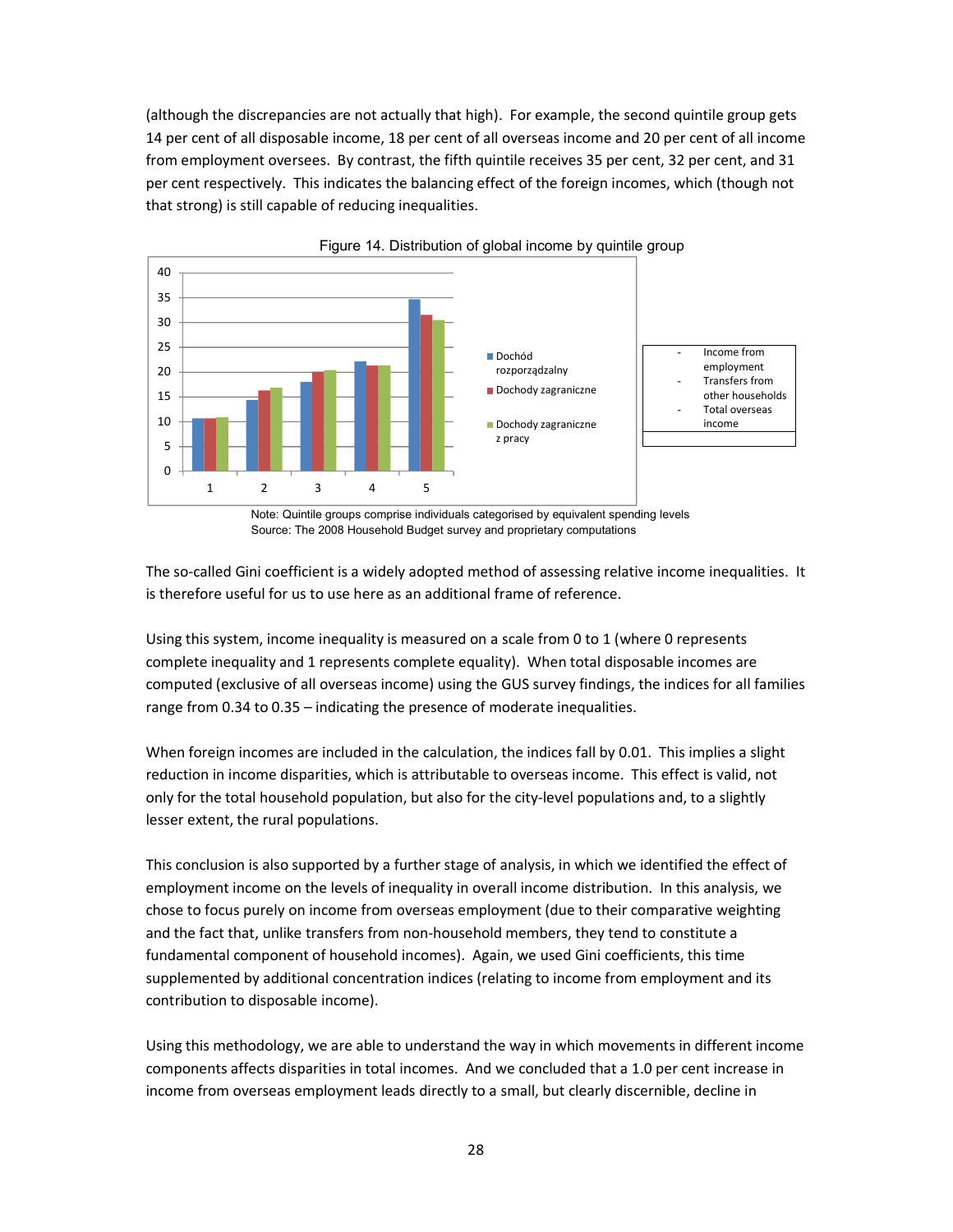income inequalities (measured with the Gini coefficient, this decline equates to 0.006). Incidentally, an opposite and much stronger impact occurs for incomes from domestic employment.

Finally, it is interesting to dig deeper into the effects of overseas income on poverty rates.

Again, we define the poverty rates as the proportion of those households whose income falls below 50 per cent of the average equivalent spending level. This calculation was made for all households taken together. We also identified a range of specific household categories (such as rural dwellers, city dwellers, specific types of household, and various age groups).

Here, our hypothetical poverty rate (assuming no overseas income) would stand at 19 per cent for all households. However, the actual poverty rate (including overseas income) equates to 17 per cent.

It follows, therefore, that overseas income are responsible for a two per centage point decrease in Poland's national poverty rates. The fall is deeper for rural inhabitants (2.1 per centage points) than for city-dwellers (1.8 per centage points), and is particularly visible in smaller towns. The main beneficiaries tend to be larger, younger families. But the effect on single individuals, on the elderly and on childless couples tends to be quite meagre.